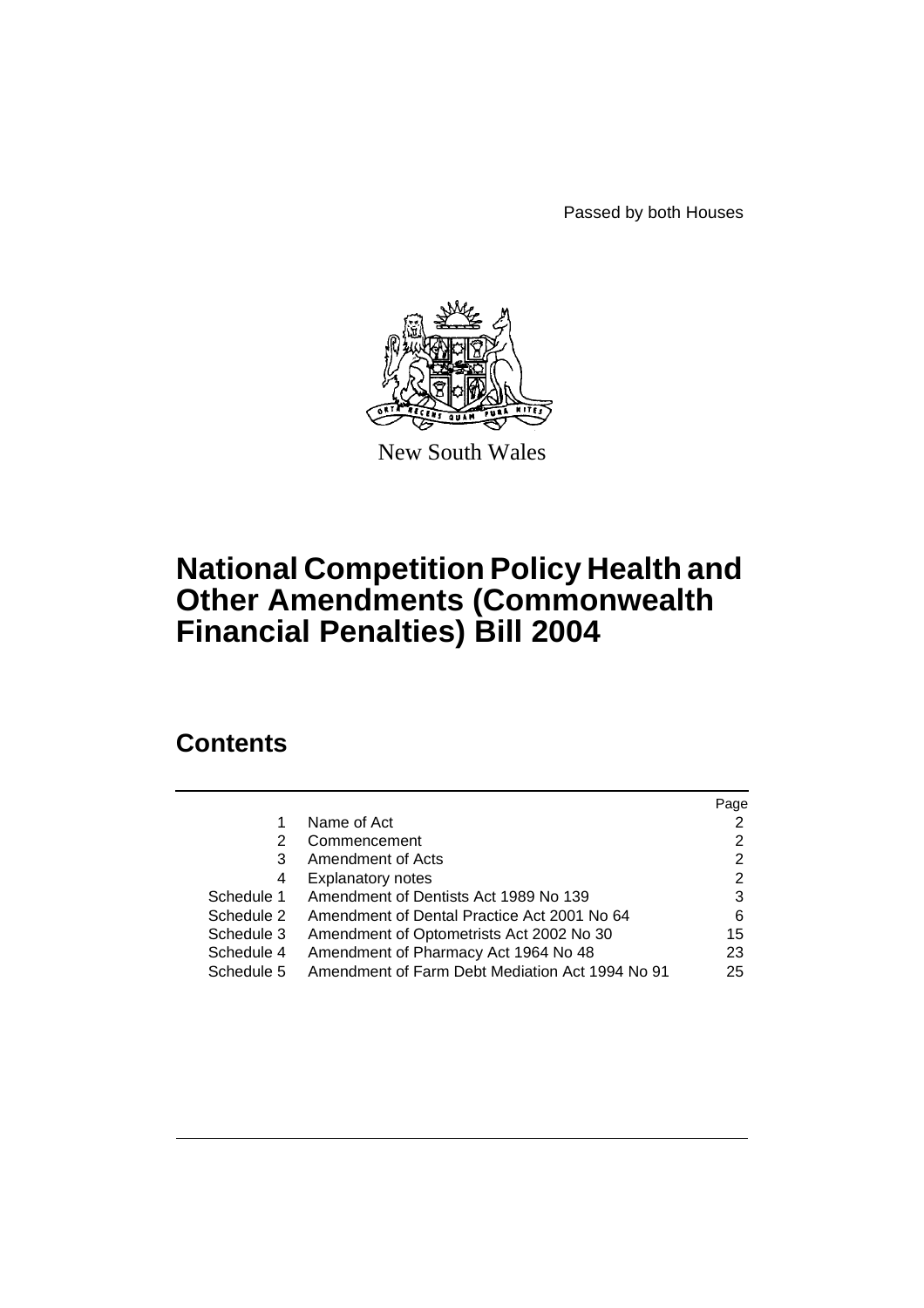*I certify that this PUBLIC BILL, which originated in the LEGISLATIVE ASSEMBLY, has finally passed the LEGISLATIVE COUNCIL and the LEGISLATIVE ASSEMBLY of NEW SOUTH WALES.*

> *Clerk of the Legislative Assembly. Legislative Assembly, Sydney, , 2004*



New South Wales

# **National Competition Policy Health and Other Amendments (Commonwealth Financial Penalties) Bill 2004**

Act No , 2004

An Act to amend various Acts in connection with Commonwealth financial penalties arising from National Competition Policy reviews.

*I have examined this Bill, and find it to correspond in all respects with the Bill as finally passed by both Houses.*

*Chairman of Committees of the Legislative Assembly.*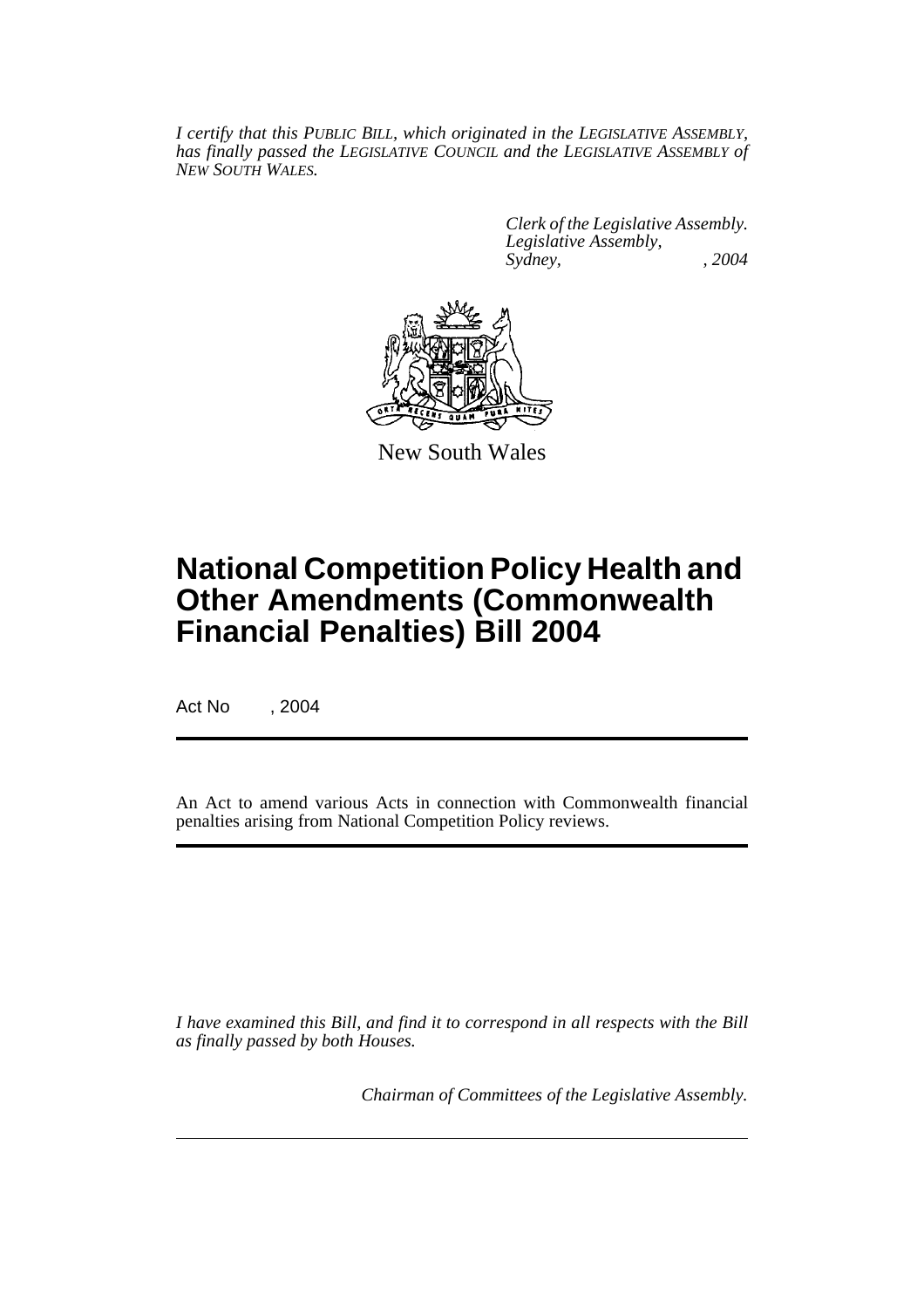## <span id="page-2-0"></span>**The Legislature of New South Wales enacts:**

## **1 Name of Act**

This Act is the *National Competition Policy Health and Other Amendments (Commonwealth Financial Penalties) Act 2004*.

## <span id="page-2-1"></span>**2 Commencement**

- (1) This Act commences on the date of assent, except as provided by subsection (2).
- (2) Schedules 1–3 commence on a day or days to be appointed by proclamation.

## <span id="page-2-2"></span>**3 Amendment of Acts**

The Acts specified in Schedules 1–5 are amended as set out in those Schedules.

## <span id="page-2-3"></span>**4 Explanatory notes**

The matter appearing under the heading "Explanatory note" in each of the Schedules does not form part of this Act.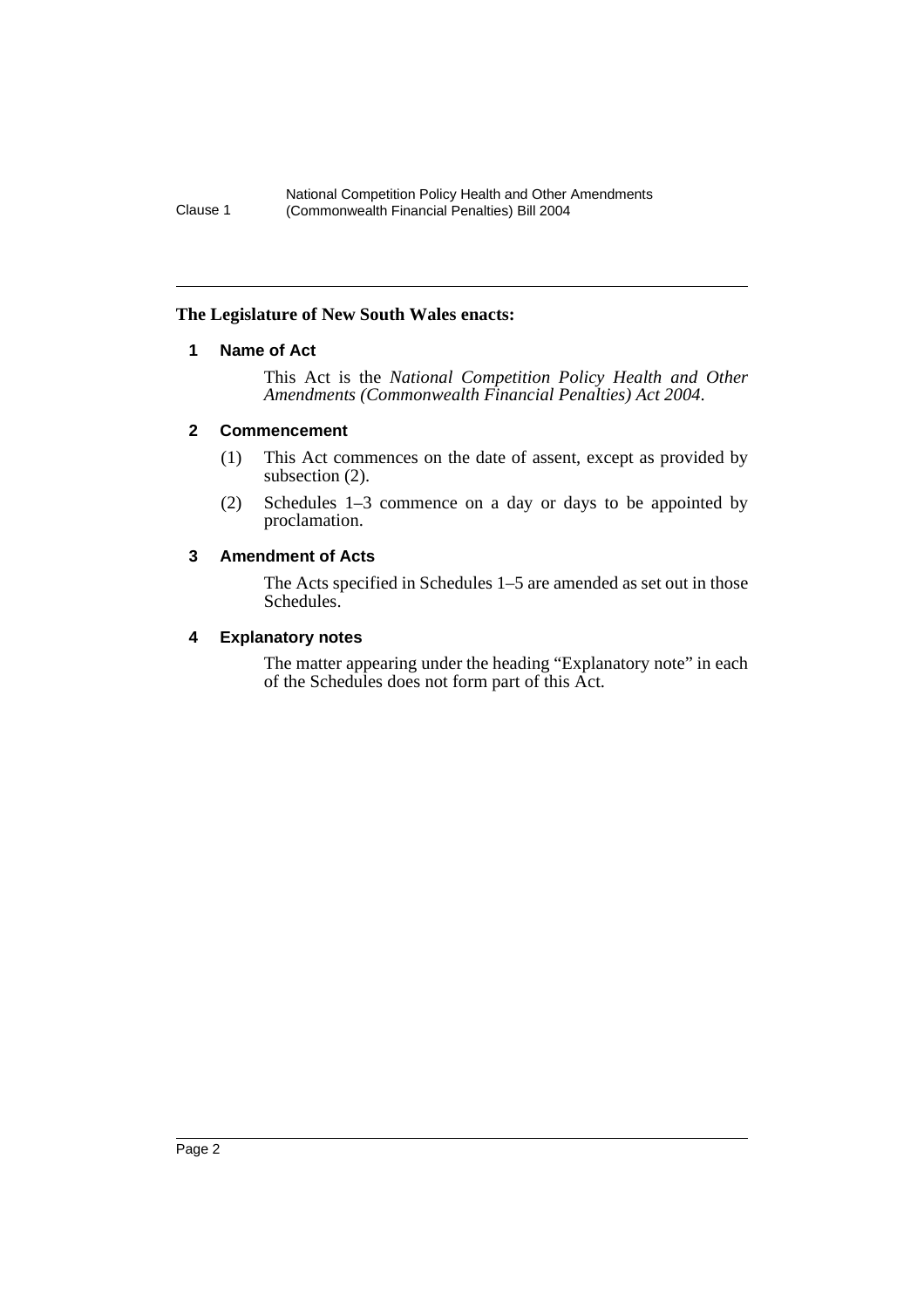Amendment of Dentists Act 1989 No 139 Schedule 1

# <span id="page-3-0"></span>**Schedule 1 Amendment of Dentists Act 1989 No 139**

(Section 3)

## **[1] Section 3 Definitions**

Omit the definition of *incorporated practice* from section 3 (1).

## **[2] Section 3 (3)**

Insert after section 3 (2):

(3) Notes included in this Act do not form part of this Act.

## **[3] Section 5 Professional misconduct**

Insert after section 5 (1) (a):

(a1) engaging in overservicing as provided by subsection (2), and

## **[4] Section 5 (1) (d)–(f)**

Omit the paragraphs.

## **[5] Section 5 (2)**

Omit section 5 (2)–(6). Insert instead:

- (2) A dentist engages in overservicing if the dentist, in the course of professional practice:
	- (a) provides a service in circumstances in which provision of the service is unnecessary, not reasonably required or excessive, or
	- (b) engages in conduct that is prescribed by the regulations as constituting overservicing.

## **[6] Section 28 Application of Part to incorporated practices**

Omit the section.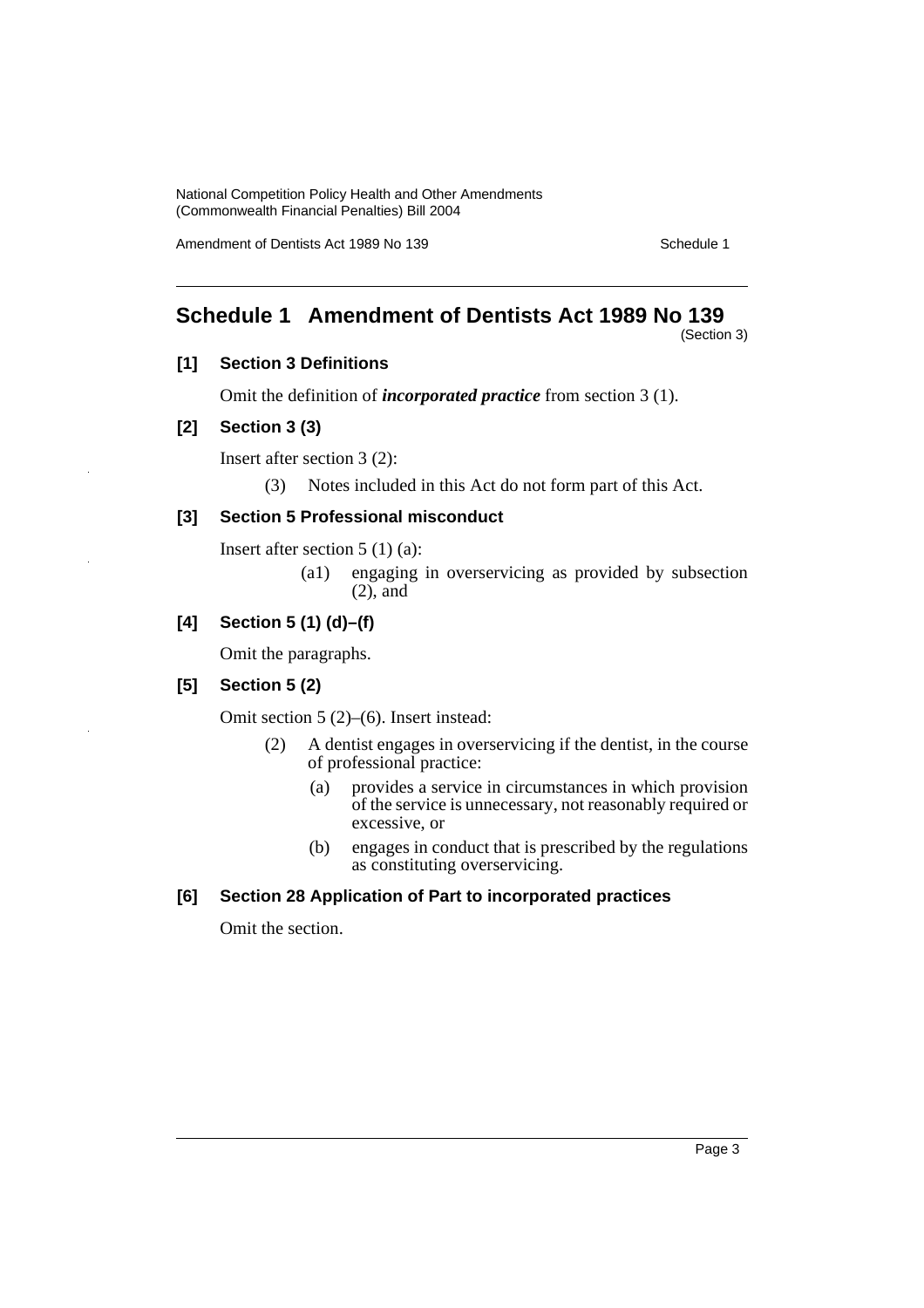Schedule 1 Amendment of Dentists Act 1989 No 139

## **[7] Sections 53 and 54**

Omit the sections. Insert instead:

#### **53 Ownership of dental practices**

Nothing in this Act prevents a registered dentist from practising dentistry as the director or employee of any corporation or in the course of employment by, or in association with, any body or person.

**Note.** Under section 137D of the *Dental Practice Act 2001* (which applies as a provision of this Act by virtue of section 54) a dentist can be prohibited from operating a business that provides dental services.

#### **54 Prohibition against directing or inciting misconduct**

The provisions of Part 11A (Prohibition against directing or inciting misconduct) of the *Dental Practice Act 2001* have effect as provisions of this Act, subject to any necessary modification.

**Note.** The general effect of Part 11A of the *Dental Practice Act 2001* is as follows:

- (a) to make it an offence for a person who employs a registered dentist to direct or incite the dentist to engage in conduct in the course of professional practice that would constitute unsatisfactory professional conduct or professional misconduct,
- (b) to enable the Director-General to prohibit persons who have been convicted of or made the subject of a criminal finding for such an offence from operating a business that provides dental services. (Such a prohibition has an extended operation. For example, it will prohibit the person from having a management role or substantial interest in a corporation that operates such a business or from having a substantial interest in a trust under which such a business is operated.)

#### **[8] Section 67 Regulations**

Omit "society, council, body or corporation referred to in section 5 (4) (c), (d), (e) or (f)" from section  $67(2)$  (c).

Insert instead "person or body".

#### **[9] Section 67 (2) (l) and (m)**

Omit the paragraphs.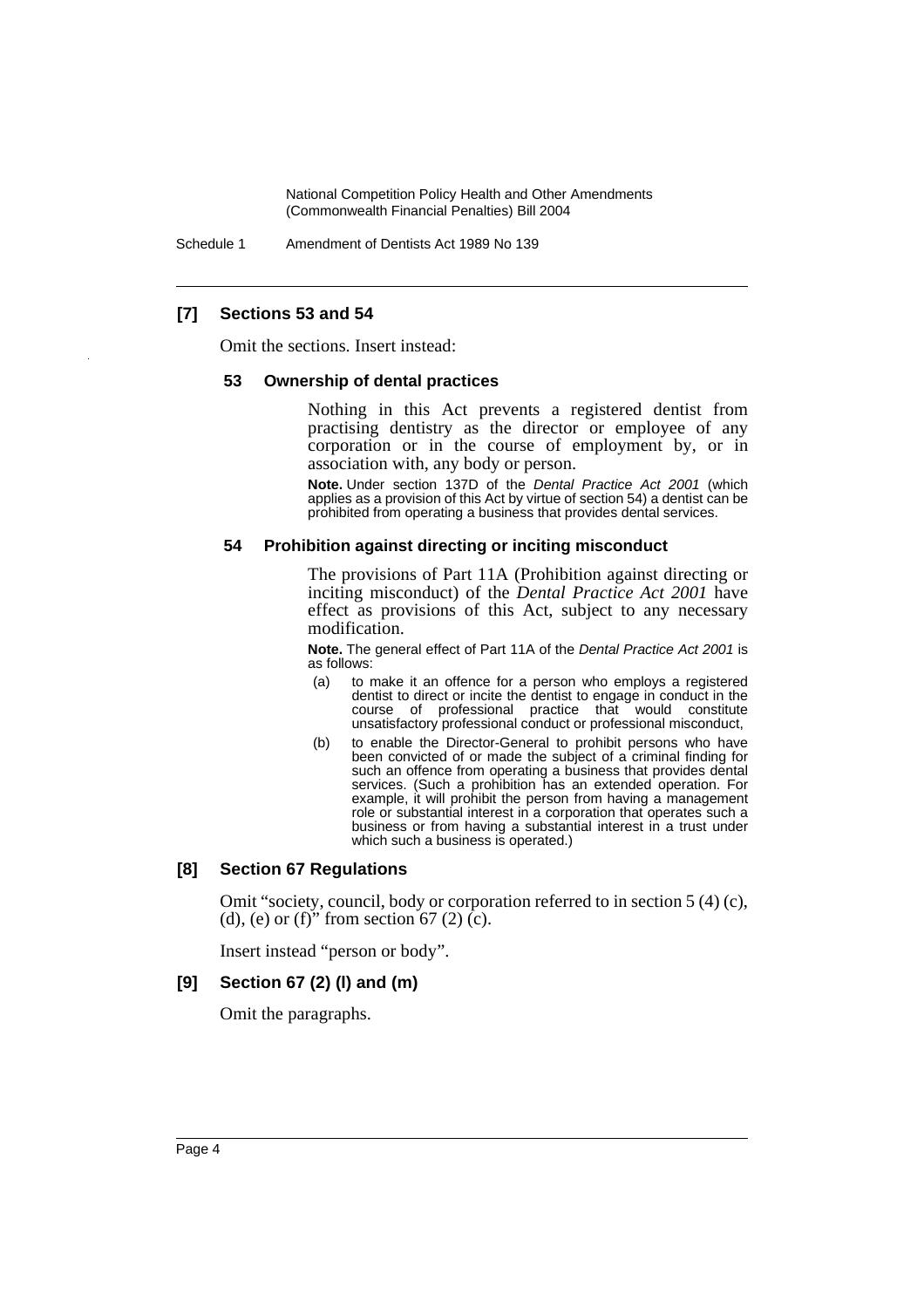Amendment of Dentists Act 1989 No 139 Schedule 1

## **[10] Schedule 4 Savings, transitional and other provisions**

Insert ", and the *National Competition Policy Health and Other Amendments (Commonwealth Financial Penalties) Act 2004* to the extent that it amends this Act" after "this Act" in clause 15 (1).

#### **[11] Schedule 4, clause 15 (2)**

Omit "this Act". Insert instead "the Act concerned".

#### **Explanatory note**

Section 5 of the *Dentists Act 1989* (the *Principal Act*) defines *professional misconduct* in relation to a dentist. Under section 5 (1) (f), such conduct includes practising dentistry for fee, salary or other reward in the course of employment by, or in association with, any person other than a registered dentist or an entity specified in section 5 (4) (which includes a body or corporation approved by the Dental Board). **Schedule 1 [4]** removes this restriction on the practice of dentistry and makes consequential amendments. **Schedule 1 [8]** makes a consequential amendment.

Section 53 of the Principal Act allows registered dentists to practise dentistry as the director or employee of a corporation only if the corporation is an incorporated practice (that is, if the corporation is controlled by one or more registered dentists, and all the directors and shareholders of the corporation are registered dentists or family members of the registered dentists concerned). **Schedule 1 [7]** removes this restriction on the practice of dentistry and makes a consequential amendment. **Schedule 1 [1], [6] and [9]** make consequential amendments.

**Schedule 1 [7]** also inserts new sections 53 and 54 into the Principal Act. New section 53 makes it clear that nothing in the Act prevents a registered dentist from practising dentistry as the director or employee of any corporation or in the course of employment by, or in association with, any body or person. New section 54 incorporates into the Principal Act, subject to any necessary modification, the provisions of Part 11A of the *Dental Practice Act 2001* (which is yet to be commenced) that are proposed to be inserted by Schedule 2 [7].

**Schedule 1 [2]** inserts a formal provision relating to notes.

**Schedule 1 [3]** includes a dentist's engaging in overservicing in the definition of *professional misconduct* in section 5 of the Principal Act.

**Schedule 1 [5]** makes amendments consequential on the amendments made by **Schedule 1 [3] and [4]**.

**Schedule 1 [10]** provides for the making of savings and transitional regulations as a consequence of the proposed amendments to the Principal Act. **Schedule 1 [11]** makes a consequential amendment.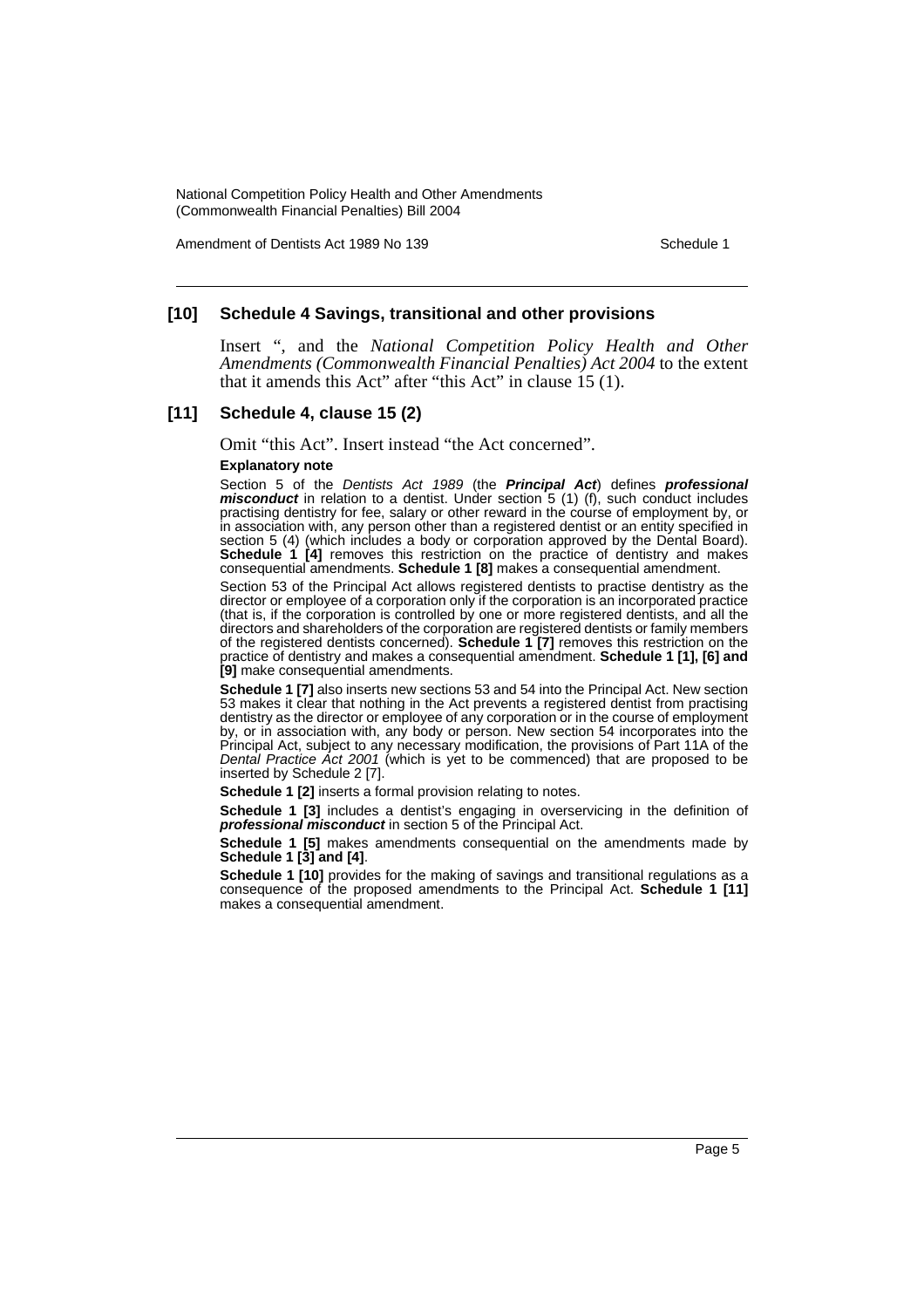Schedule 2 Amendment of Dental Practice Act 2001 No 64

# <span id="page-6-0"></span>**Schedule 2 Amendment of Dental Practice Act 2001 No 64**

(Section 3)

## **[1] Section 4 Definitions**

Omit the definition of *incorporated practice*.

## **[2] Section 34**

Omit the section. Insert instead:

## **34 Ownership of dental practices**

Nothing in this Act (except section 137D) prevents a registered dentist from practising dentistry as the director or employee of any corporation or in the course of employment by, or in association with, any body or person.

#### **[3] Section 41 Meaning of "unsatisfactory professional conduct" dentists**

Insert after section 41 (1) (a):

(a1) engaging in overservicing as provided by subsection (2),

## **[4] Section 41 (1) (c), (f) and (g)**

Omit the paragraphs.

## **[5] Section 41 (2)**

Omit the subsection and note. Insert instead:

- (2) A dentist engages in overservicing if the dentist, in the course of professional practice:
	- (a) provides a service in circumstances in which provision of the service is unnecessary, not reasonably required or excessive, or
	- (b) engages in conduct that is prescribed by the regulations as constituting overservicing.

## **[6] Section 43 Application of Part to incorporated practices**

Omit the section.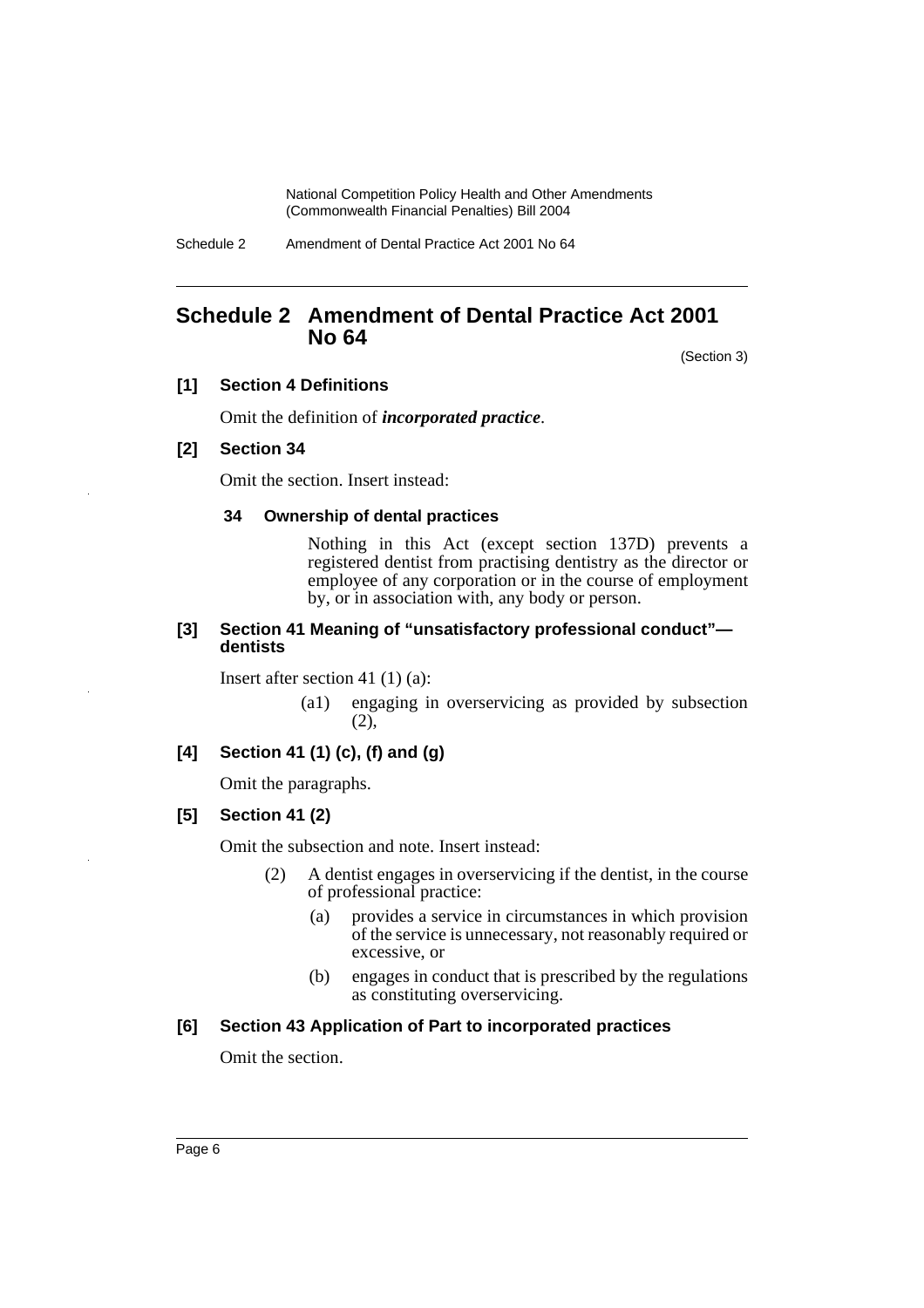Amendment of Dental Practice Act 2001 No 64 Schedule 2

## **[7] Part 11A**

Insert after Part 11:

# **Part 11A Prohibition against directing or inciting misconduct**

#### **137A Prohibition against directing or inciting misconduct**

(1) A person (*the employer*) who employs a registered dentist must not direct or incite the dentist to engage in conduct in the course of professional practice that would constitute unsatisfactory professional conduct or professional misconduct.

Maximum penalty:

- (a) in the case of a corporation, 800 penalty units for a first offence or 1600 penalty units for a second or subsequent offence, or
- (b) in any other case, 200 penalty units for a first offence or 400 penalty units for a second or subsequent offence.
- (2) For the purposes of this section, any actions of an agent or employee of the employer are taken to be actions of the employer unless the employer establishes:
	- (a) that the employer had no knowledge of those actions, and
	- (b) that the employer could not, by the exercise of due diligence, have prevented those actions.
- (3) If a person is convicted of or made the subject of a criminal finding for an offence against this section in respect of the actions of an agent or employee of the person, the agent or employee is for the purposes of this Part taken to have been convicted of or made the subject of a criminal finding for the offence also.
- (4) When a court convicts or makes a criminal finding against a person for an offence against this section, the registrar or other proper officer of the court must notify the Director-General in writing of the conviction or criminal finding.
- (5) This section does not apply in respect of the employment of a dentist by any of the following: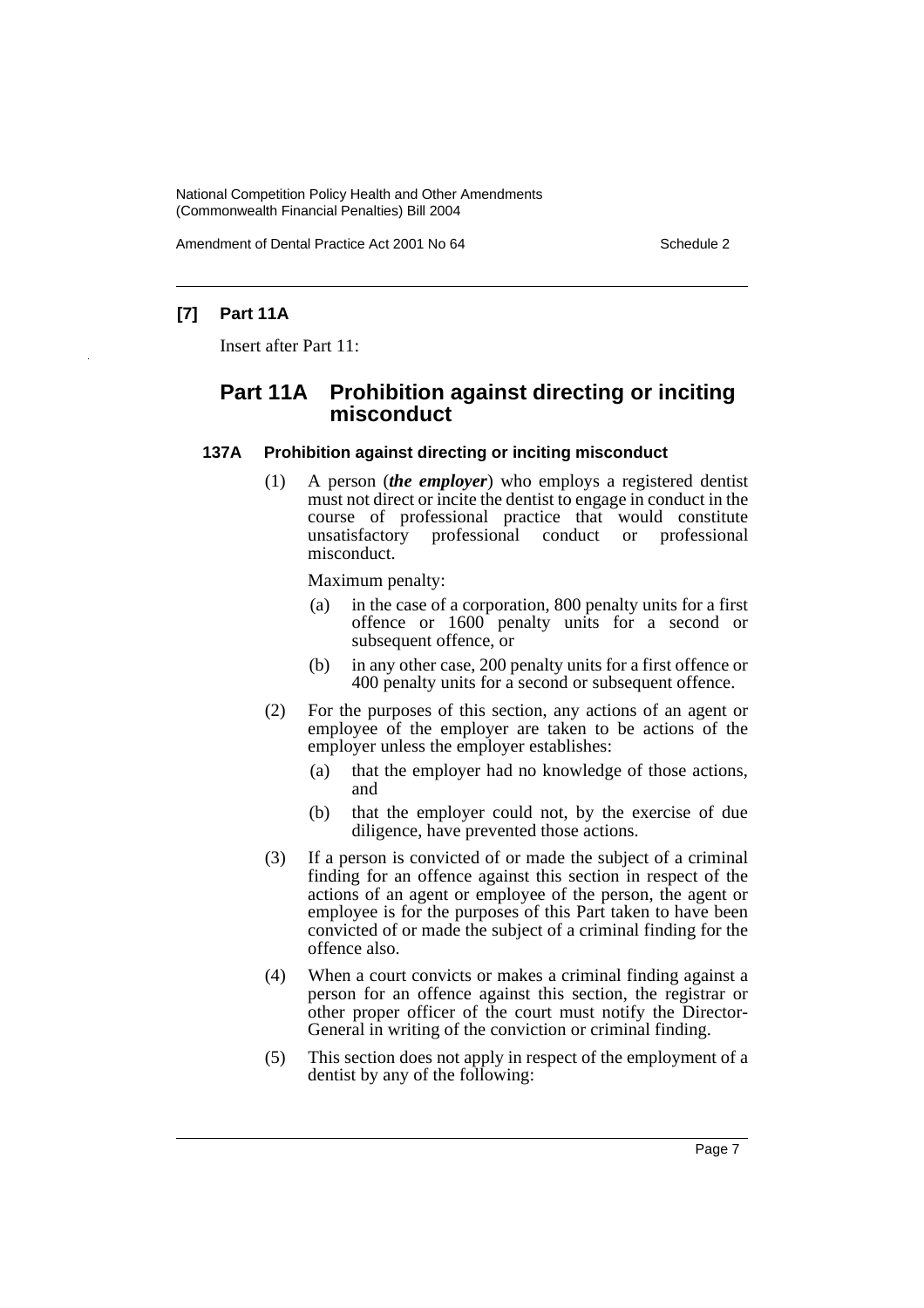- (a) a public health organisation within the meaning of the *Health Services Act 1997*,
- (b) a private hospital or day procedure centre within the meaning of the *Private Hospitals and Day Procedure Centres Act 1988*,
- (c) a nursing home within the meaning of the *Nursing Homes Act 1988*.

#### **137B Extended concept of employment**

- (1) When a registered dentist engages in the practice of dentistry in the course of the carrying on of a business, any person who owns, manages, controls, conducts or operates that business is for the purposes of this Part taken to employ the dentist (in addition to any person who actually employs the dentist).
- (2) When a registered dentist is employed by a corporation, each of the following persons is for the purposes of this Part also considered to be the employer of the dentist (in addition to the corporation):
	- (a) a person who is a director, secretary or executive officer (as defined in the *Corporations Act 2001* of the Commonwealth) of the corporation or is concerned in the management of the corporation,
	- (b) any other employee of the corporation in accordance with whose directions the dentist is required or expected to act.

#### **137C Extended concept of carrying on business**

- (1) If a dentist engaged in the practice of dentistry is provided, in the course of the carrying on of a business, with services that facilitate that practice and the operator of the business is entitled, in connection with the provision of those services, to a share or interest in the profits or income arising from the practice of dentistry by the dentist:
	- (a) that business is taken for the purposes of this Part to be a business that provides the dental services that are provided by the dentist in the course of that practice, and
	- (b) the dentist is taken for the purposes of this Part to be engaged in the practice of dentistry in the course of the carrying on of that business.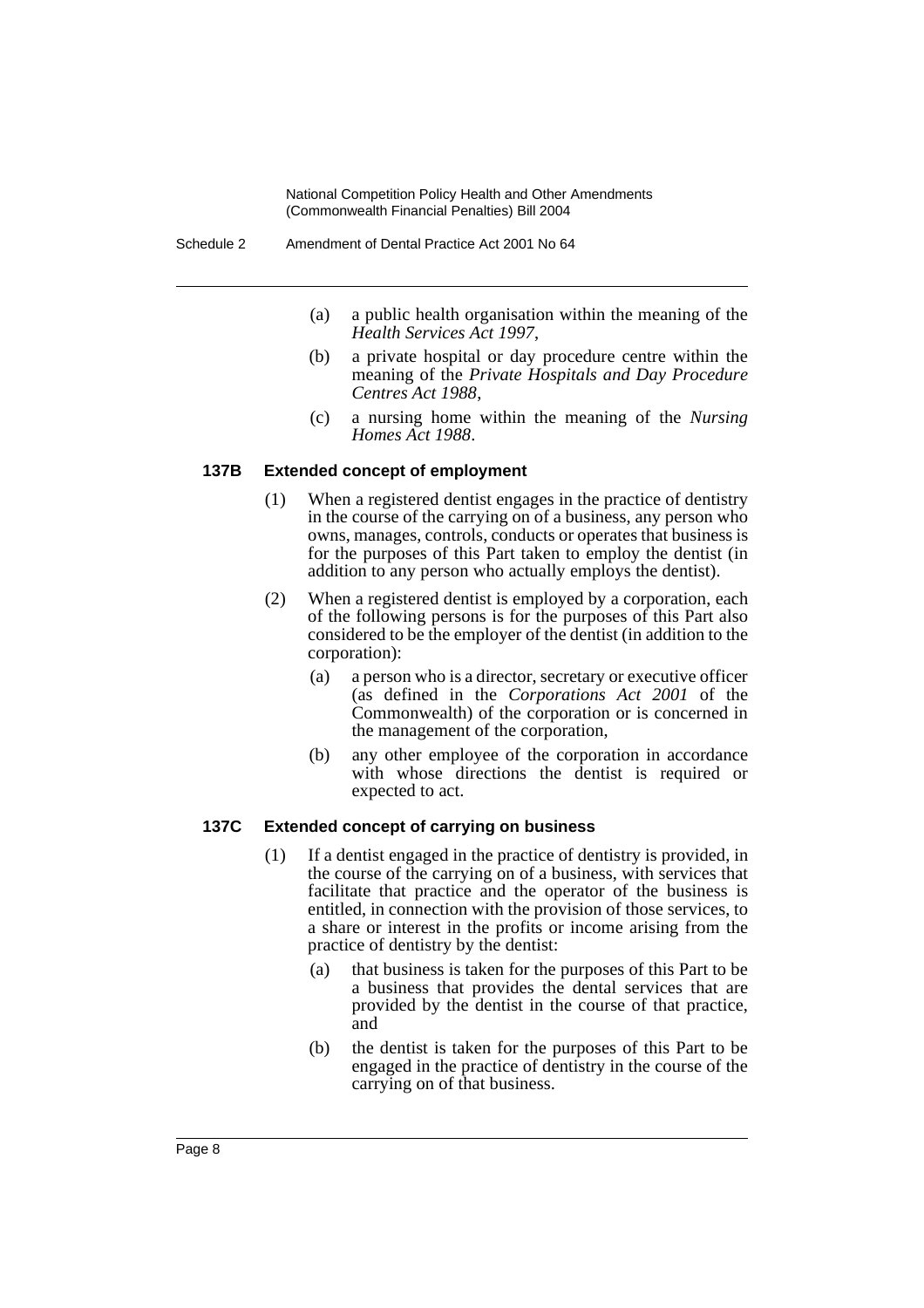Amendment of Dental Practice Act 2001 No 64 Schedule 2

- (2) Subsection (1) does not apply in respect of the practice of dentistry by a dentist in such circumstances as may be prescribed by the regulations as exempt from that subsection.
- (3) For the purposes of this Part, a person is considered to operate a business if the person:
	- (a) owns, manages, controls, conducts or operates the business, or
	- (b) has (within the meaning of section 137G) a management role or substantial interest in a corporation that operates the business or a substantial interest in a trust under which the business is operated.

## **137D Convicted offenders may be prohibited from carrying on business**

- (1) The Director-General may, by notice in writing given to a person who has been convicted of or made the subject of a criminal finding for an offence against this Part, prohibit the person from operating a business that provides dental services.
- (2) The prohibition may be expressed to be:
	- (a) for a fixed period (in which case the prohibition remains in force only for that fixed period), or
	- (b) for an unlimited period subject to an entitlement to apply after a specified time for the lifting of the prohibition (in which case the prohibition remains in force until it is lifted).
- (3) A prohibition may not be imposed under this section unless the Director-General is of the opinion that the person is not a fit and proper person to operate a business that provides dental services. The Director-General is entitled to presume, in the absence of evidence to the contrary, that a person who has been convicted of or made the subject of a criminal finding for an offence against this Part on 2 or more occasions in any period of 10 years is not a fit and proper person to operate such a business.
- (4) A prohibition under this section may be limited in its operation in either or both of the following ways: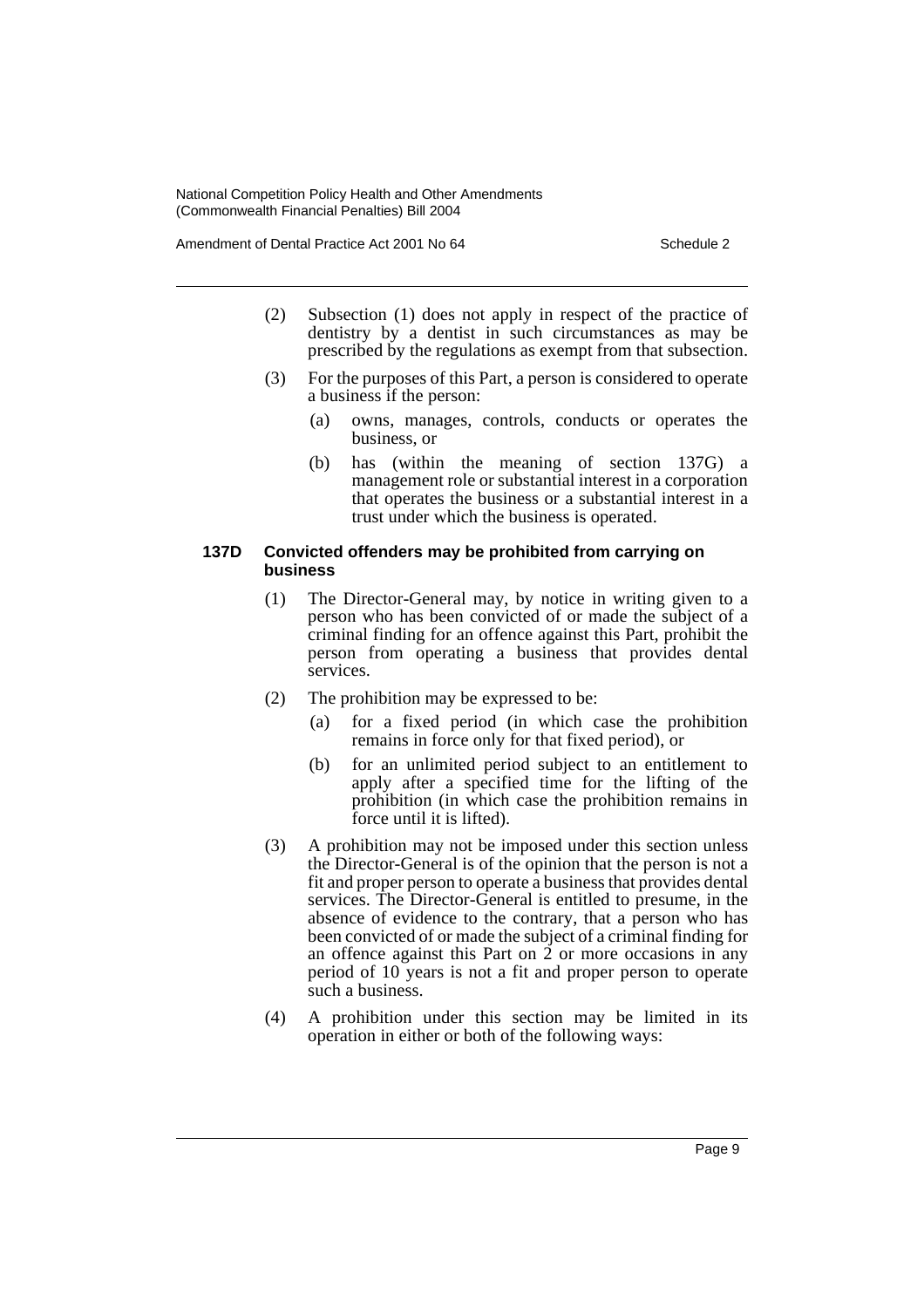- (a) it may be limited to specified premises, but only where the person concerned operates a business that provides dental services at those premises and at other premises,
- (b) it may be limited to premises within a specified area.
- (5) If a prohibition under this section is subject to an entitlement to apply after a specified time for the prohibition to be lifted, such an application may be made to the Director-General after that time. The Director-General may lift the prohibition or confirm the prohibition and set a further period after which an application for the prohibition to be lifted can be made under this subsection.

## **137E Offence of operating business while prohibited**

(1) A person who in contravention of a prohibition under this Part operates a business that provides dental services is guilty of an offence.

Maximum penalty:

- (a) in the case of a corporation, 800 penalty units for a first offence or 1600 penalty units for a second or subsequent offence, or
- (b) in any other case, 200 penalty units for a first offence or 400 penalty units for a second or subsequent offence.
- (2) If a continuing state of affairs is created by an offence against this section the offender is liable to a maximum penalty of:
	- (a) 200 penalty units in the case of a corporation, or
	- (b) 50 penalty units in any other case,

in respect of each day on which that offence continues, in addition to the penalty specified in subsection (1).

(3) If dental services are provided on premises on which a business is carried on, it is to be presumed for the purposes of this section, unless the contrary is established, that the business provides those dental services.

#### **137F Effect of appeal against conviction**

A prohibition under this Part has no effect while an appeal is pending against the conviction or criminal finding for the offence on which the prohibition is based.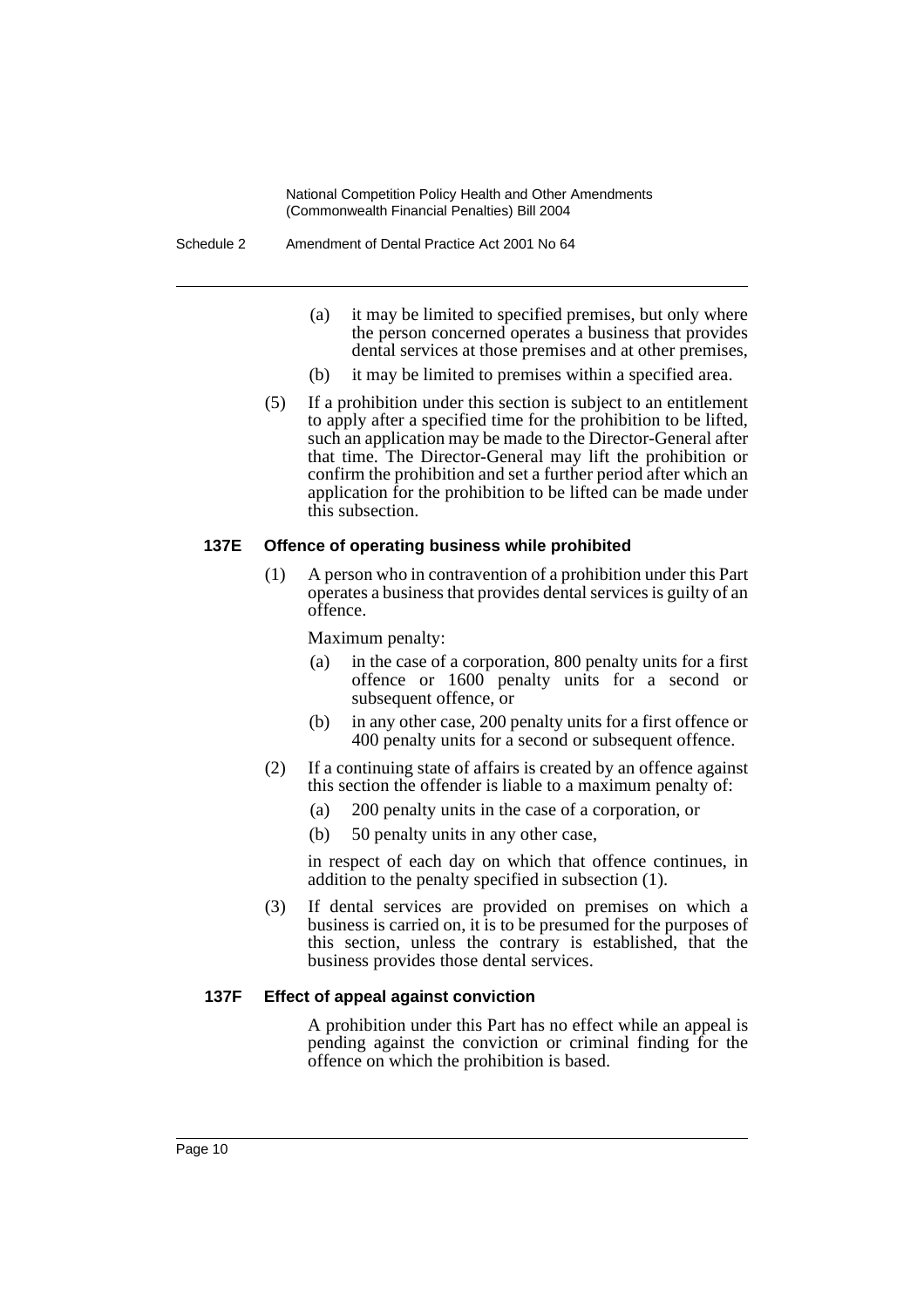Amendment of Dental Practice Act 2001 No 64 Schedule 2

#### **137G Business interests—effect of prohibition**

- (1) When a corporation or the trustee of a trust is the subject of a prohibition under this Part in connection with the operation of a business operated by the corporation or under the trust:
	- (a) each person who has a management role or substantial interest in the corporation or a substantial interest in the trust is for the purposes of this Part taken to be the subject of that prohibition also, and
	- (b) each corporation in which a person referred to in paragraph (a) has a management role or substantial interest is for the purposes of this Part taken to be the subject of that prohibition also (whether or not the corporation was in existence at the time of the relevant offence), and
	- (c) the trustee and any manager of a trust in which a person referred to in paragraph (a) has a substantial interest are for the purposes of this Part taken to be the subject of that prohibition also (whether or not the trust was in existence at the time of the relevant offence).
- (2) A person is considered to have a management role or substantial interest in a corporation if:
	- (a) the person is a director, secretary or executive officer (as defined in the *Corporations Act 2001* of the Commonwealth) of the corporation, or
	- (b) the person is entitled to more than 10% of the issued share capital of the corporation (with the shares to which a person is entitled including shares in which the person or an associate of the person has a relevant interest within the meaning of the *Corporations Act 2001* of the Commonwealth).
- (3) A person is considered to have a substantial interest in a trust if the person (whether or not as the trustee of another trust) is the beneficiary in respect of more than 10% of the value of the interests in the trust.
- (4) The regulations may create exceptions to this section.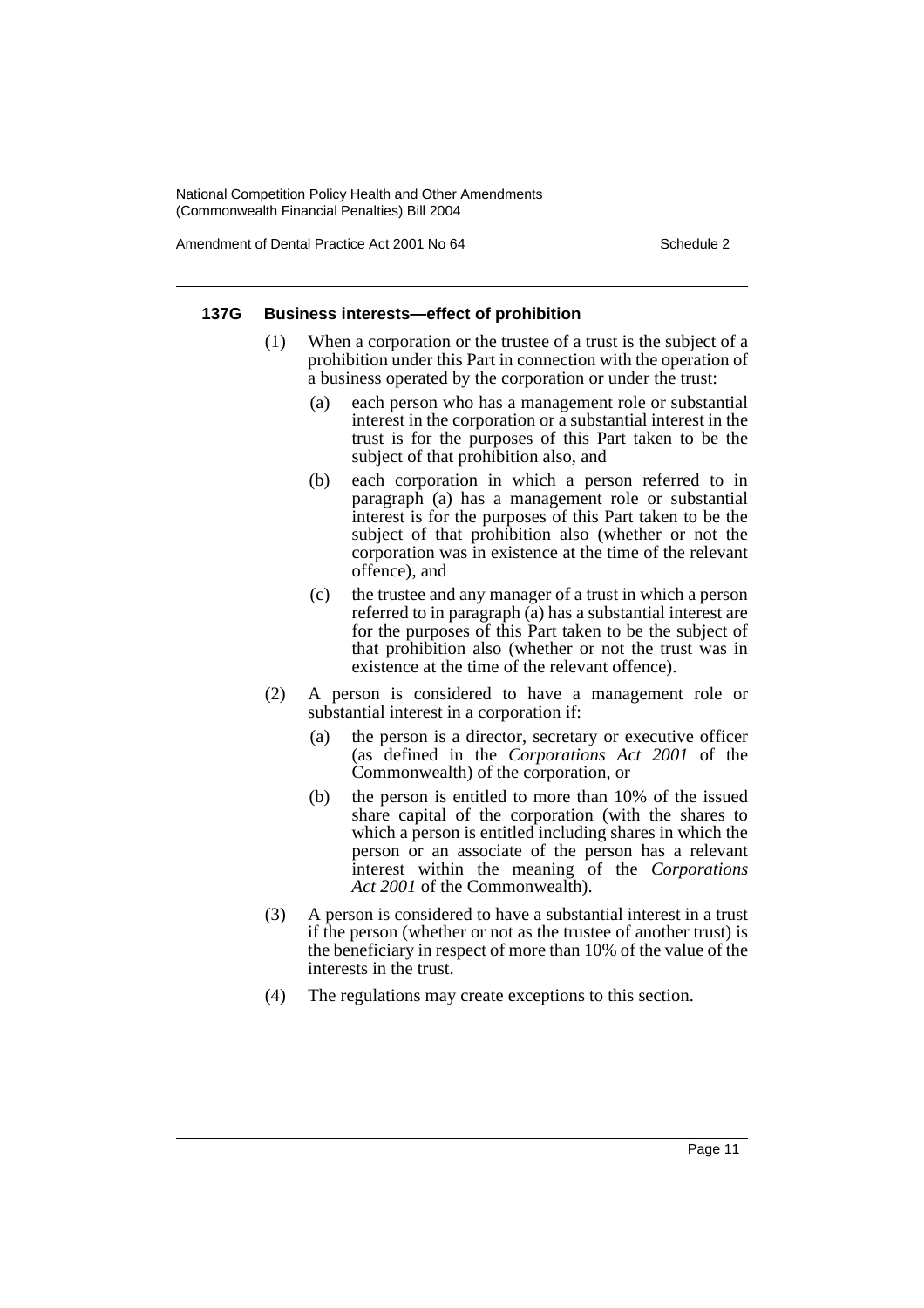Schedule 2 Amendment of Dental Practice Act 2001 No 64

#### **137H Power to require information from convicted persons and others**

- (1) When a corporation or the trustee of a trust is convicted of or made the subject of a criminal finding for an offence against this Part in connection with the operation of a business operated by the corporation or under the trust, the Director-General may require certain persons to provide specified information to the Director-General, as provided by this section.
- (2) The corporation or trustee may be required to provide information that the Director-General may reasonably require to ascertain the identity of each person who has a management role or substantial interest in the corporation or a substantial interest in the trust.
- (3) A person whom the Director-General reasonably believes has a management role or substantial interest in the corporation or a substantial interest in the trust may be required to provide information that the Director-General may reasonably require to ascertain:
	- (a) the identity of each corporation in which that person has a management role or substantial interest, or
	- (b) the identity of the trustee and any manager of a trust in which that person has a substantial interest.
- (4) A requirement to provide information is to be imposed by a direction in writing served on the person, corporation or trustee concerned. The direction must specify a period of not less than 7 days as the period within which the required information must be provided.
- (5) A person who fails without reasonable excuse to comply with a requirement under this section is guilty of an offence.

Maximum penalty:

- (a) in the case of a corporation, 800 penalty units for a first offence or 1600 penalty units for a second or subsequent offence, or
- (b) in any other case, 200 penalty units for a first offence or 400 penalty units for a second or subsequent offence.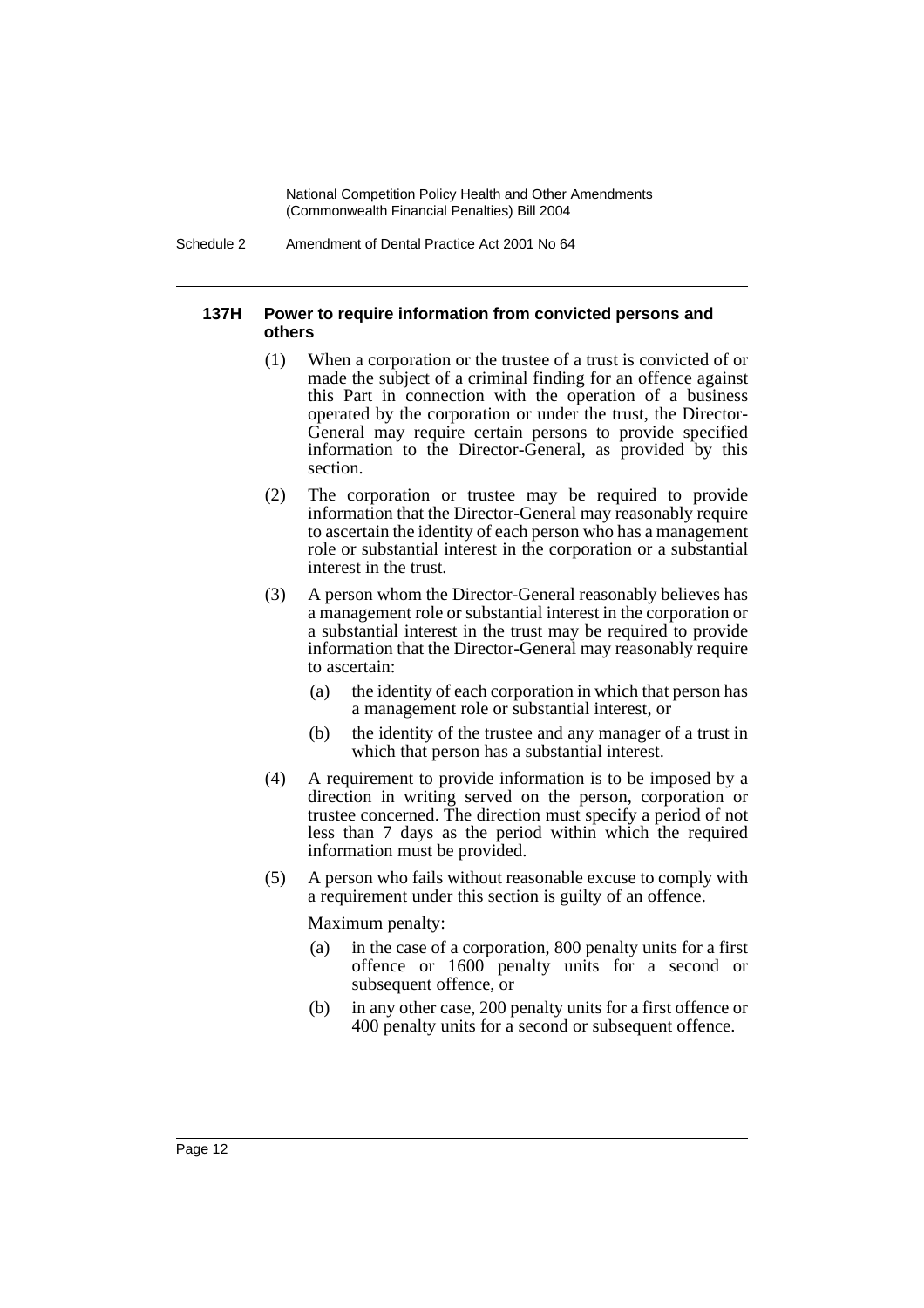Amendment of Dental Practice Act 2001 No 64 Schedule 2

(6) A person who in purported compliance with a requirement under this section provides information that is false or misleading in a material particular is guilty of an offence unless the person satisfies the court that the person did not know and could not reasonably be expected to have known that the information was false or misleading.

Maximum penalty:

- (a) in the case of a corporation, 800 penalty units for a first offence or 1600 penalty units for a second or subsequent offence, or
- (b) in any other case, 200 penalty units for a first offence or 400 penalty units for a second or subsequent offence.

## **137I Evidentiary certificate**

- (1) The Director-General may issue a certificate to the effect that a person specified in the certificate is or was prohibited under this Part from operating a business that provides dental services during a period specified in the certificate.
- (2) Such a certificate is evidence of the matters certified.
- (3) A certificate purporting to be a certificate issued by the Director-General under this section is presumed to have been so issued unless the contrary is established.
- **[8] Section 139 Approval for employment of dentists by non-dentists**

Omit the section.

**[9] Section 141 Carrying on practice of deceased dentist**

Omit the section.

**[10] Section 142 Civil liability of directors of incorporated practices** Omit the section.

## **[11] Section 158 Regulations**

Omit "referred to in section 41 (2) (d)–(g)" from section 158 (2) (n).

## **[12] Section 158 (2) (v)**

Omit the paragraph.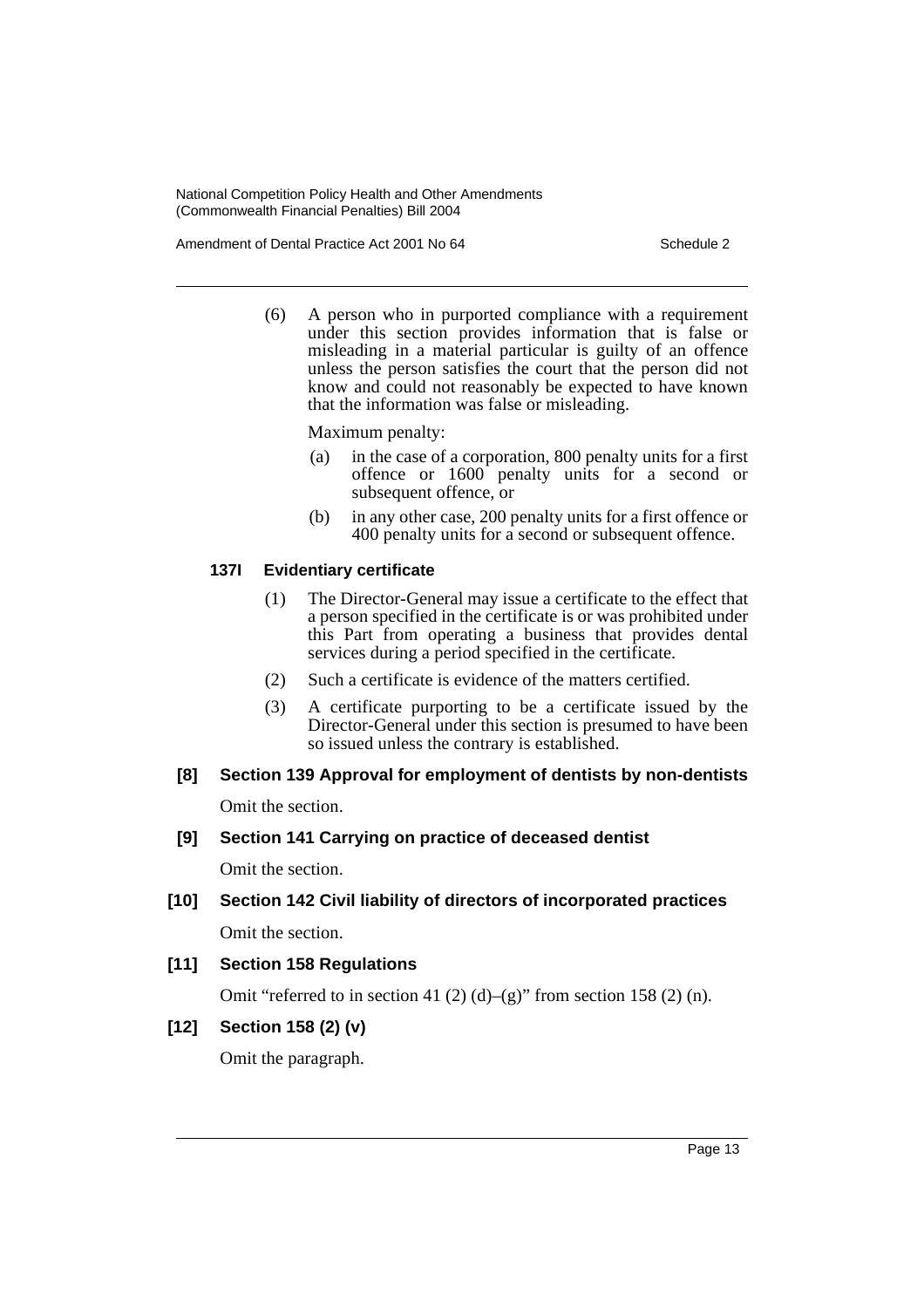Schedule 2 Amendment of Dental Practice Act 2001 No 64

#### **[13] Schedule 7 Savings and transitional provisions**

Insert at the end of clause 2 (1):

*National Competition Policy Health and Other Amendments (Commonwealth Financial Penalties) Act 2004*, to the extent that it amends this Act

#### **Explanatory note**

The *Dental Practice Act 2001* (the *Principal Act*) was enacted to replace the existing *Dentists Act 1989* as a result of a National Competition Policy review of that Act. Section 41 of the Principal Act defines *unsatisfactory professional conduct* in relation to a dentist. Under section 41 (1) (c) of that Act (which continues a restriction under the existing Act), such conduct includes practising dentistry for remuneration in the course of employment by, or in association with, a non-dentist (being any person or body who is not a registered dentist other than certain specified entities, or persons or bodies approved by the Dental Board). **Schedule 2 [4]** removes this restriction on the practice of dentistry and makes consequential amendments. **Schedule 2 [8] and [11]** also make consequential amendments.

Section 34 of the Principal Act (also continuing an existing provision) allows registered dentists to practise dentistry as the director or employee of a corporation only if the corporation is an incorporated practice (that is, if the corporation is controlled by one or more registered dentists, and all the directors and shareholders of the corporation are registered dentists or family members of the registered dentists concerned). **Schedule 2 [2]** removes this restriction on the practice of dentistry. **Schedule 2 [1], [6], [10] and [12]** make consequential amendments.

**Schedule 2 [2]** also inserts a new section 34 into the Principal Act to make it clear that nothing in the Act prevents a registered dentist from practising dentistry as the director or employee of any corporation or in the course of employment by, or in association with, any body or person.

**Schedule 2 [7]** inserts a new Part 11A (sections 137A-137I) into the Principal Act. Under proposed section 137A, it will be an offence for a person who employs a registered dentist to direct or incite the dentist to engage in conduct in the course of professional practice that would constitute unsatisfactory professional conduct (which, under the amendment proposed to be made by **Schedule 2 [3]**, will include overservicing) or professional misconduct. Under proposed section 137D, the Director-General of the Department of Health will be able to prohibit persons who have been convicted of or made the subject of a criminal finding for such an offence from operating a business that provides dental services. Such a prohibition has an extended operation. For example, it will prohibit the person from having a management role or substantial interest in a corporation that operates such a business or from having a substantial interest in a trust under which such a business is operated.

**Schedule 2 [9]** makes an amendment consequential on the amendments made by **Schedule 2 [2] and [4]**.

**Schedule 2 [5]** substitutes a provision consequential on the amendments made by **Schedule 2 [3] and [4]**.

**Schedule 2 [13]** provides for the making of savings and transitional regulations as a consequence of the proposed amendments to the Principal Act.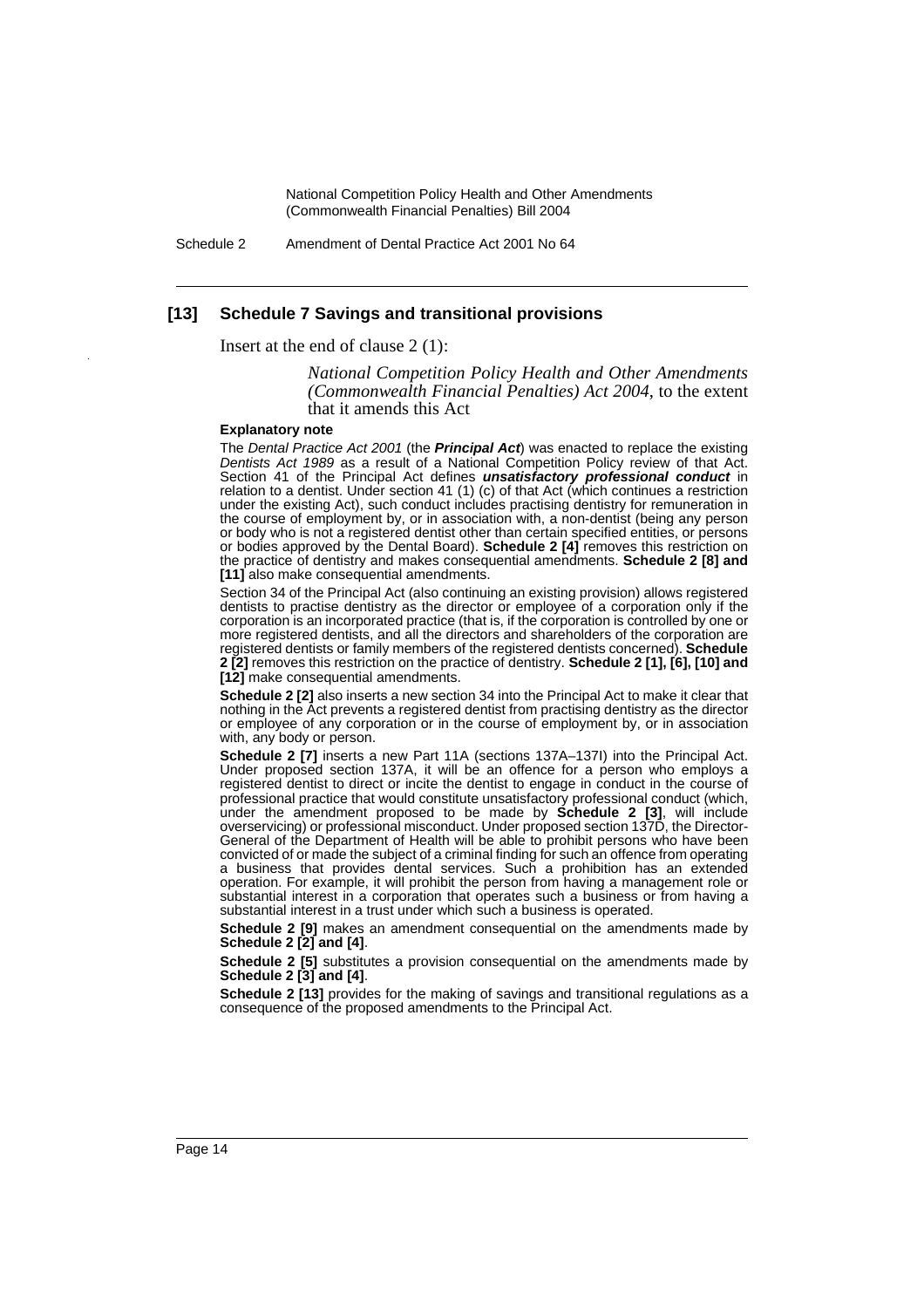Amendment of Optometrists Act 2002 No 30 Schedule 3

# <span id="page-15-0"></span>**Schedule 3 Amendment of Optometrists Act 2002 No 30**

(Section 3)

## **[1] Section 23**

Omit the section. Insert instead:

## **23 Ownership of optometry practices**

Nothing in this Act (except section 120D) prevents a registered optometrist from practising optometry as the director or employee of any corporation or in the course of employment by, or in association with, any body or person.

## **[2] Section 29 Meaning of "unsatisfactory professional conduct"**

Omit section 29 $(1)$  $(g)$  and  $(h)$ .

## **[3] Section 29 (3)**

Omit the subsection.

#### **[4] Part 10A**

Insert after Part 10:

## **Part 10A Prohibition against directing or inciting misconduct**

## **120A Prohibition against directing or inciting misconduct**

(1) A person (*the employer*) who employs a registered optometrist must not direct or incite the optometrist to engage in conduct in the course of professional practice that would constitute unsatisfactory professional conduct or professional misconduct.

Maximum penalty:

- (a) in the case of a corporation, 400 penalty units for a first offence or 800 penalty units for a second or subsequent offence, or
- (b) in any other case, 200 penalty units for a first offence or 400 penalty units for a second or subsequent offence.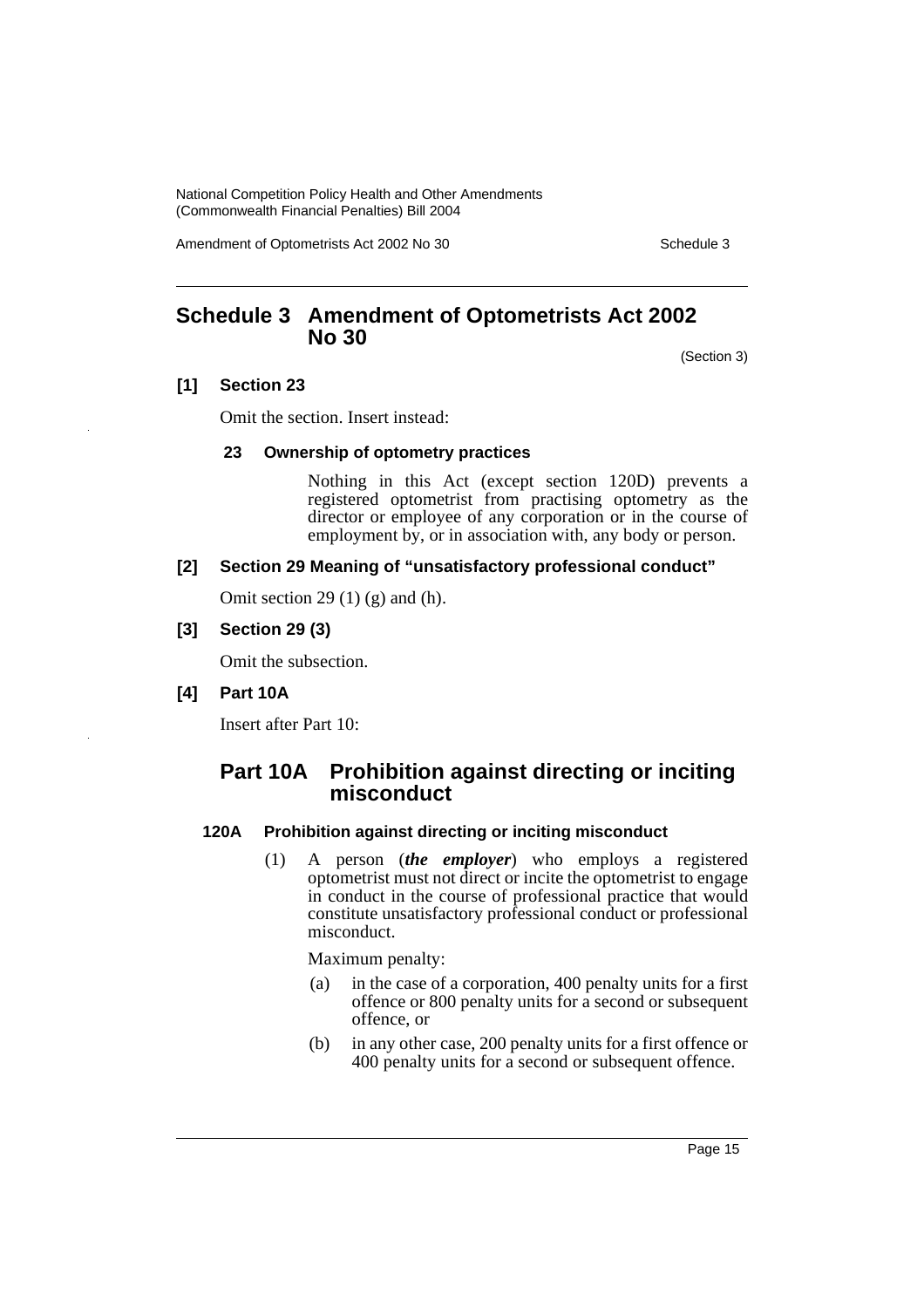- (2) For the purposes of this section, any actions of an agent or employee of the employer are taken to be actions of the employer unless the employer establishes:
	- (a) that the employer had no knowledge of those actions, and
	- (b) that the employer could not, by the exercise of due diligence, have prevented those actions.
- (3) If a person is convicted of or made the subject of a criminal finding for an offence against this section in respect of the actions of an agent or employee of the person, the agent or employee is for the purposes of this Part taken to have been convicted of or made the subject of a criminal finding for the offence also.
- (4) When a court convicts or makes a criminal finding against a person for an offence against this section, the registrar or other proper officer of the court must notify the Director-General in writing of the conviction or criminal finding.
- (5) This section does not apply in respect of the employment of an optometrist by any of the following:
	- (a) a public health organisation within the meaning of the *Health Services Act 1997*,
	- (b) a private hospital or day procedure centre within the meaning of the *Private Hospitals and Day Procedure Centres Act 1988*,
	- (c) a nursing home within the meaning of the *Nursing Homes Act 1988*.

#### **120B Extended concept of employment**

- (1) When a registered optometrist engages in the practice of optometry in the course of the carrying on of a business, any person who owns, manages, controls, conducts or operates that business is for the purposes of this Part taken to employ the optometrist (in addition to any person who actually employs the optometrist).
- (2) When a registered optometrist is employed by a corporation, each of the following persons is for the purposes of this Part also considered to be the employer of the optometrist (in addition to the corporation):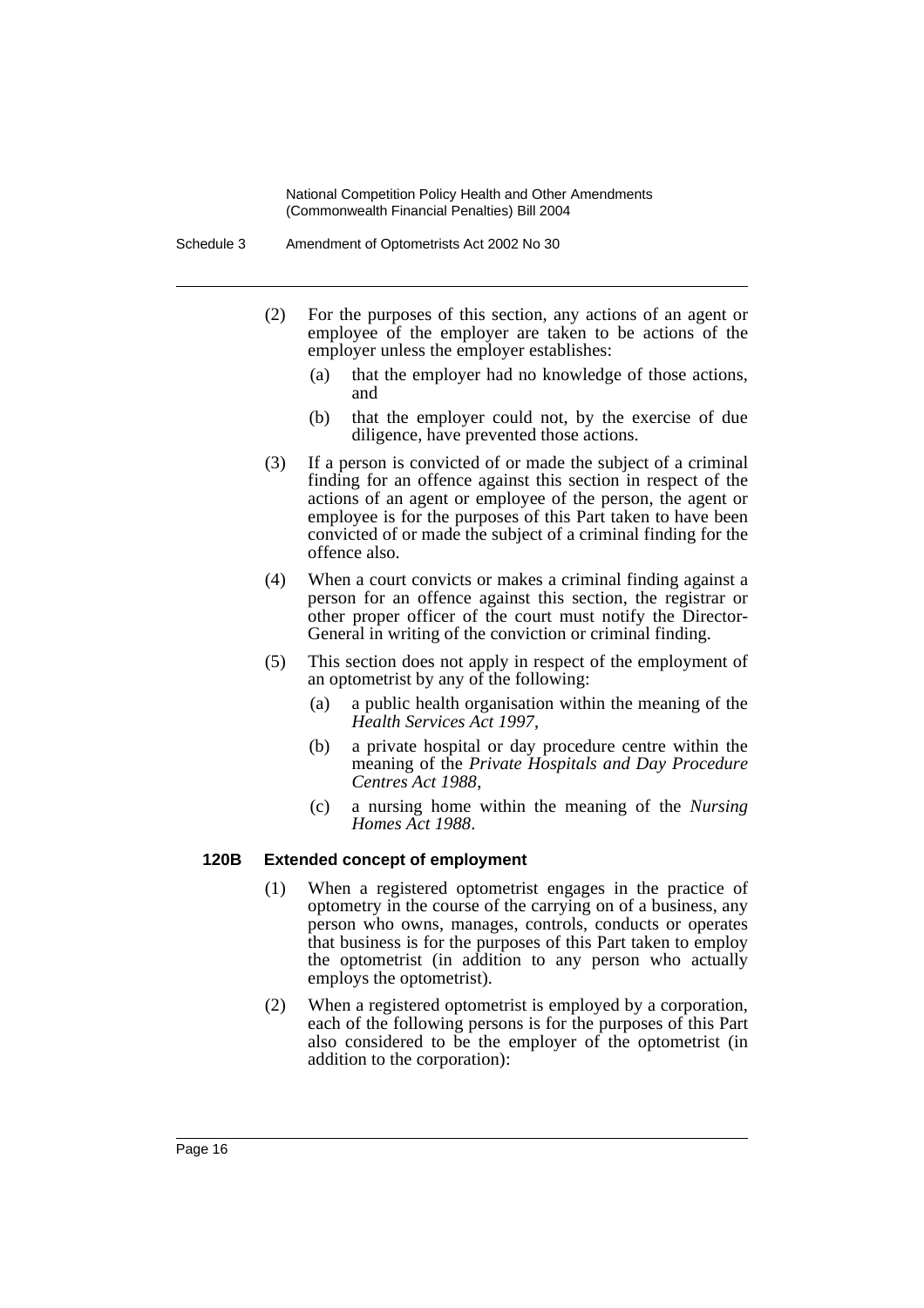Amendment of Optometrists Act 2002 No 30 Schedule 3

- (a) a person who is a director, secretary or executive officer (as defined in the *Corporations Act 2001* of the Commonwealth) of the corporation or is concerned in the management of the corporation,
- (b) any other employee of the corporation in accordance with whose directions the optometrist is required or expected to act.

## **120C Extended concept of carrying on business**

- (1) If an optometrist engaged in the practice of optometry is provided, in the course of the carrying on of a business, with services that facilitate that practice and the operator of the business is entitled, in connection with the provision of those services, to a share or interest in the profits or income arising from the practice of optometry by the optometrist:
	- (a) that business is taken for the purposes of this Part to be a business that provides the optometrical services that are provided by the optometrist in the course of that practice, and
	- (b) the optometrist is taken for the purposes of this Part to be engaged in the practice of optometry in the course of the carrying on of that business.
- (2) Subsection (1) does not apply in respect of the practice of optometry by an optometrist in such circumstances as may be prescribed by the regulations as exempt from that subsection.
- (3) For the purposes of this Part, a person is considered to operate a business if the person:
	- (a) owns, manages, controls, conducts or operates the business, or
	- (b) has (within the meaning of section 120G) a management role or substantial interest in a corporation that operates the business or a substantial interest in a trust under which the business is operated.

## **120D Convicted offenders may be prohibited from carrying on business**

(1) The Director-General may, by notice in writing given to a person who has been convicted of or made the subject of a criminal finding for an offence against this Part, prohibit the person from operating a business that provides optometrical services.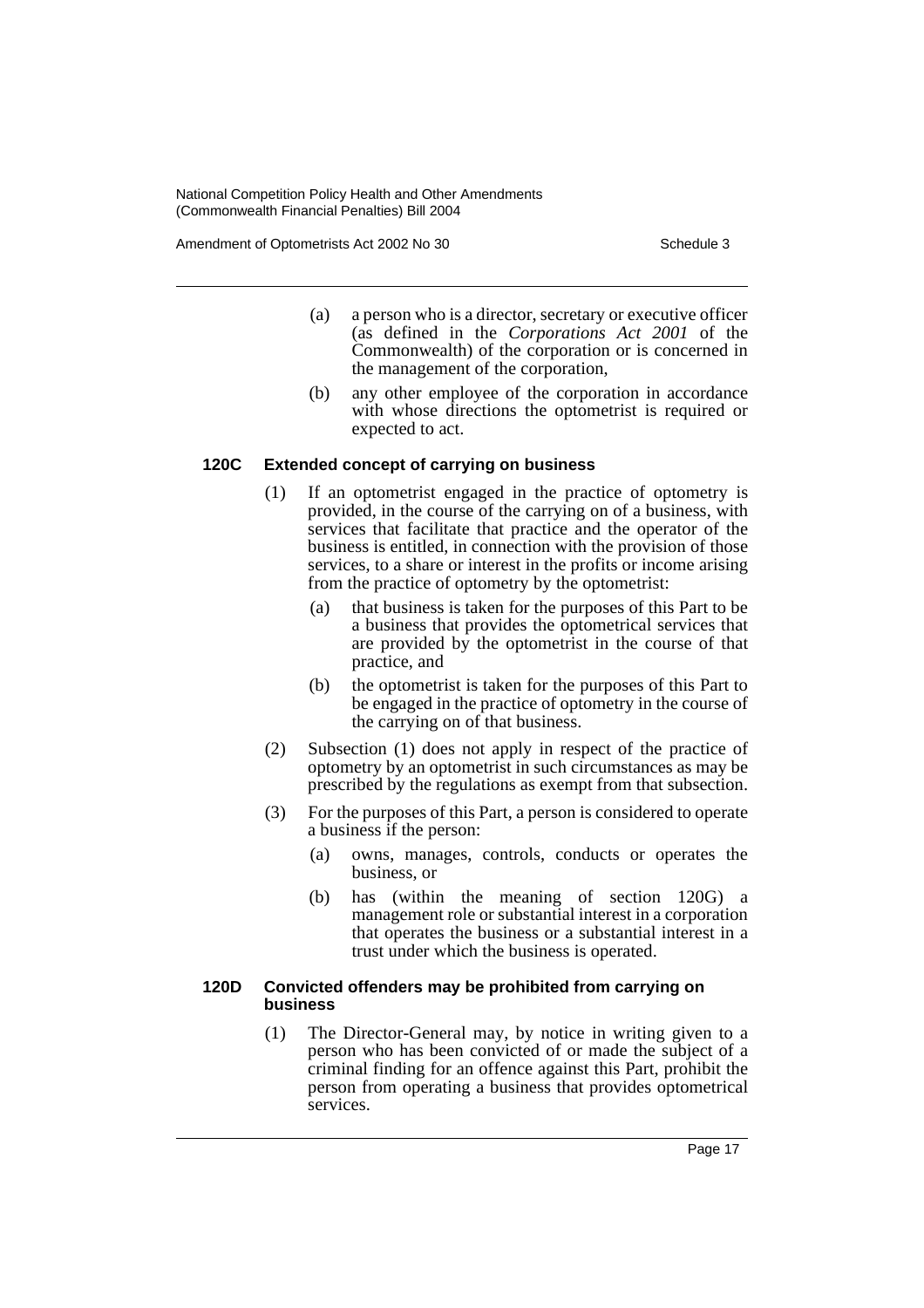- (2) The prohibition may be expressed to be:
	- (a) for a fixed period (in which case the prohibition remains in force only for that fixed period), or
	- (b) for an unlimited period subject to an entitlement to apply after a specified time for the lifting of the prohibition (in which case the prohibition remains in force until it is lifted).
- (3) A prohibition may not be imposed under this section unless the Director-General is of the opinion that the person is not a fit and proper person to operate a business that provides optometrical services. The Director-General is entitled to presume, in the absence of evidence to the contrary, that a person who has been convicted of or made the subject of a criminal finding for an offence against this Part on 2 or more occasions in any period of 10 years is not a fit and proper person to operate such a business.
- (4) A prohibition under this section may be limited in its operation in either or both of the following ways:
	- (a) it may be limited to specified premises, but only where the person concerned operates a business that provides optometrical services at those premises and at other premises,
	- (b) it may be limited to premises within a specified area.
- (5) If a prohibition under this section is subject to an entitlement to apply after a specified time for the prohibition to be lifted, such an application may be made to the Director-General after that time. The Director-General may lift the prohibition or confirm the prohibition and set a further period after which an application for the prohibition to be lifted can be made under this subsection.

#### **120E Offence of operating business while prohibited**

(1) A person who in contravention of a prohibition under this Part operates a business that provides optometrical services is guilty of an offence.

Maximum penalty:

(a) in the case of a corporation, 400 penalty units for a first offence or 800 penalty units for a second or subsequent offence, or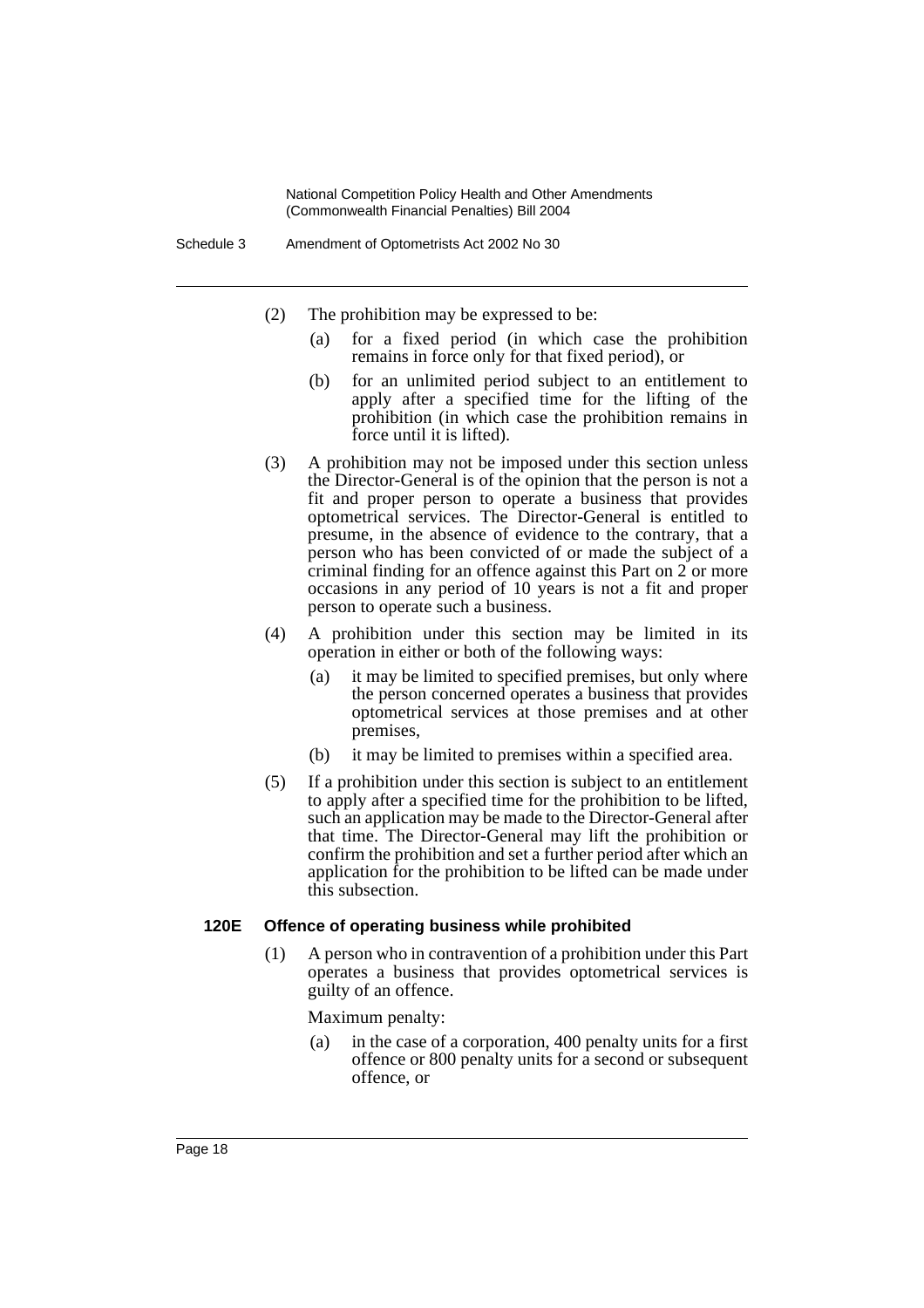Amendment of Optometrists Act 2002 No 30 Schedule 3

- (b) in any other case, 200 penalty units for a first offence or 400 penalty units for a second or subsequent offence.
- (2) If a continuing state of affairs is created by an offence against this section the offender is liable to a maximum penalty of:
	- (a) 100 penalty units in the case of a corporation, or
	- (b) 50 penalty units in any other case,

in respect of each day on which that offence continues, in addition to the penalty specified in subsection (1).

(3) If optometrical services are provided on premises on which a business is carried on, it is to be presumed for the purposes of this section, unless the contrary is established, that the business provides those optometrical services.

## **120F Effect of appeal against conviction**

A prohibition under this Part has no effect while an appeal is pending against the conviction or criminal finding for the offence on which the prohibition is based.

#### **120G Business interests—effect of prohibition**

- (1) When a corporation or the trustee of a trust is the subject of a prohibition under this Part in connection with the operation of a business operated by the corporation or under the trust:
	- (a) each person who has a management role or substantial interest in the corporation or a substantial interest in the trust is for the purposes of this Part taken to be the subject of that prohibition also, and
	- (b) each corporation in which a person referred to in paragraph (a) has a management role or substantial interest is for the purposes of this Part taken to be the subject of that prohibition also (whether or not the corporation was in existence at the time of the relevant offence), and
	- (c) the trustee and any manager of a trust in which a person referred to in paragraph (a) has a substantial interest are for the purposes of this Part taken to be the subject of that prohibition also (whether or not the trust was in existence at the time of the relevant offence).
- (2) A person is considered to have a management role or substantial interest in a corporation if: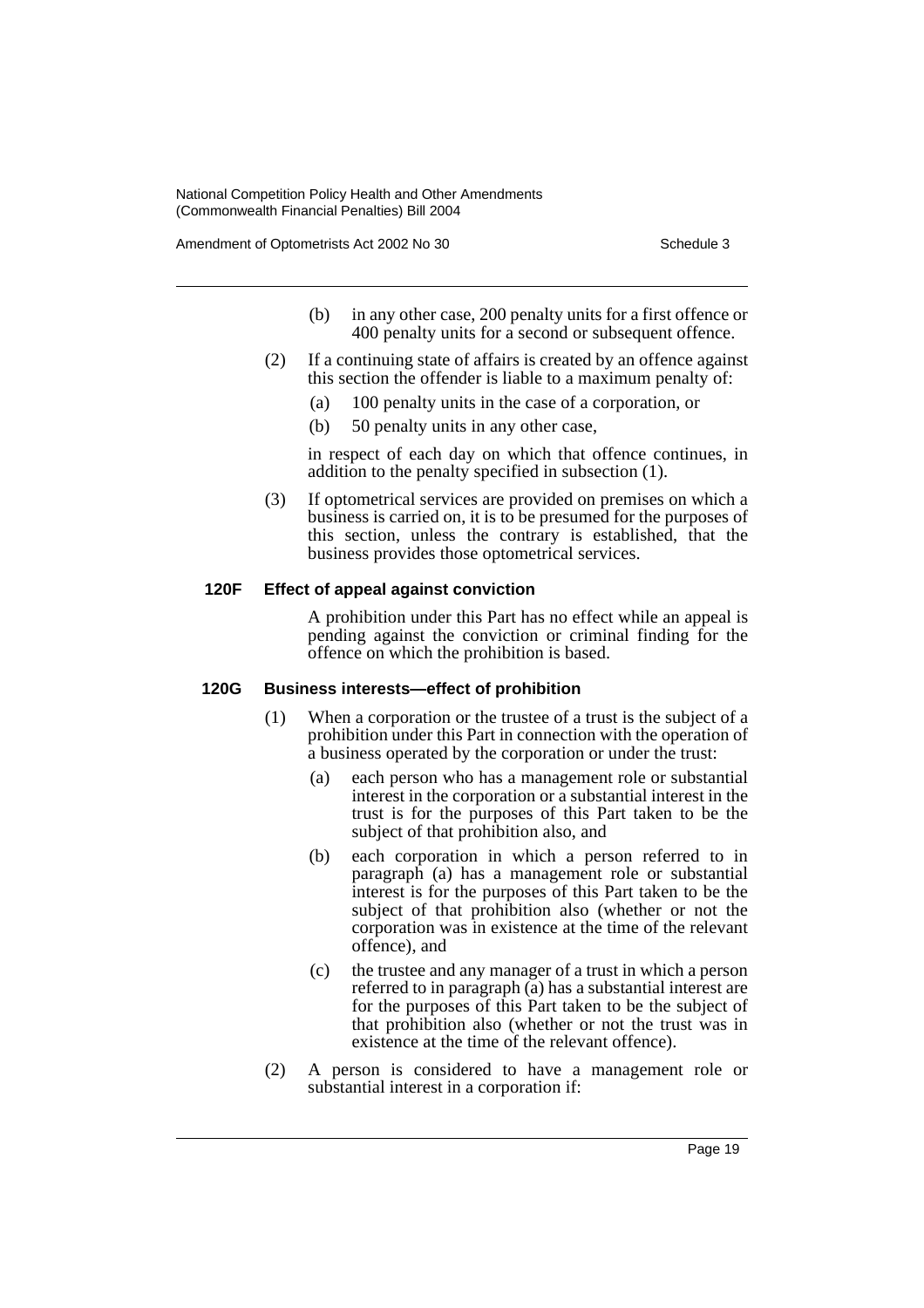- (a) the person is a director, secretary or executive officer (as defined in the *Corporations Act 2001* of the Commonwealth) of the corporation, or
- (b) the person is entitled to more than 10% of the issued share capital of the corporation (with the shares to which a person is entitled including shares in which the person or an associate of the person has a relevant interest within the meaning of the *Corporations Act 2001* of the Commonwealth).
- (3) A person is considered to have a substantial interest in a trust if the person (whether or not as the trustee of another trust) is the beneficiary in respect of more than 10% of the value of the interests in the trust.
- (4) The regulations may create exceptions to this section.

#### **120H Power to require information from convicted persons and others**

- (1) When a corporation or the trustee of a trust is convicted of or made the subject of a criminal finding for an offence against this Part in connection with the operation of a business operated by the corporation or under the trust, the Director-General may require certain persons to provide specified information to the Director-General, as provided by this section.
- (2) The corporation or trustee may be required to provide information that the Director-General may reasonably require to ascertain the identity of each person who has a management role or substantial interest in the corporation or a substantial interest in the trust.
- (3) A person whom the Director-General reasonably believes has a management role or substantial interest in the corporation or a substantial interest in the trust may be required to provide information that the Director-General may reasonably require to ascertain:
	- (a) the identity of each corporation in which that person has a management role or substantial interest, or
	- (b) the identity of the trustee and any manager of a trust in which that person has a substantial interest.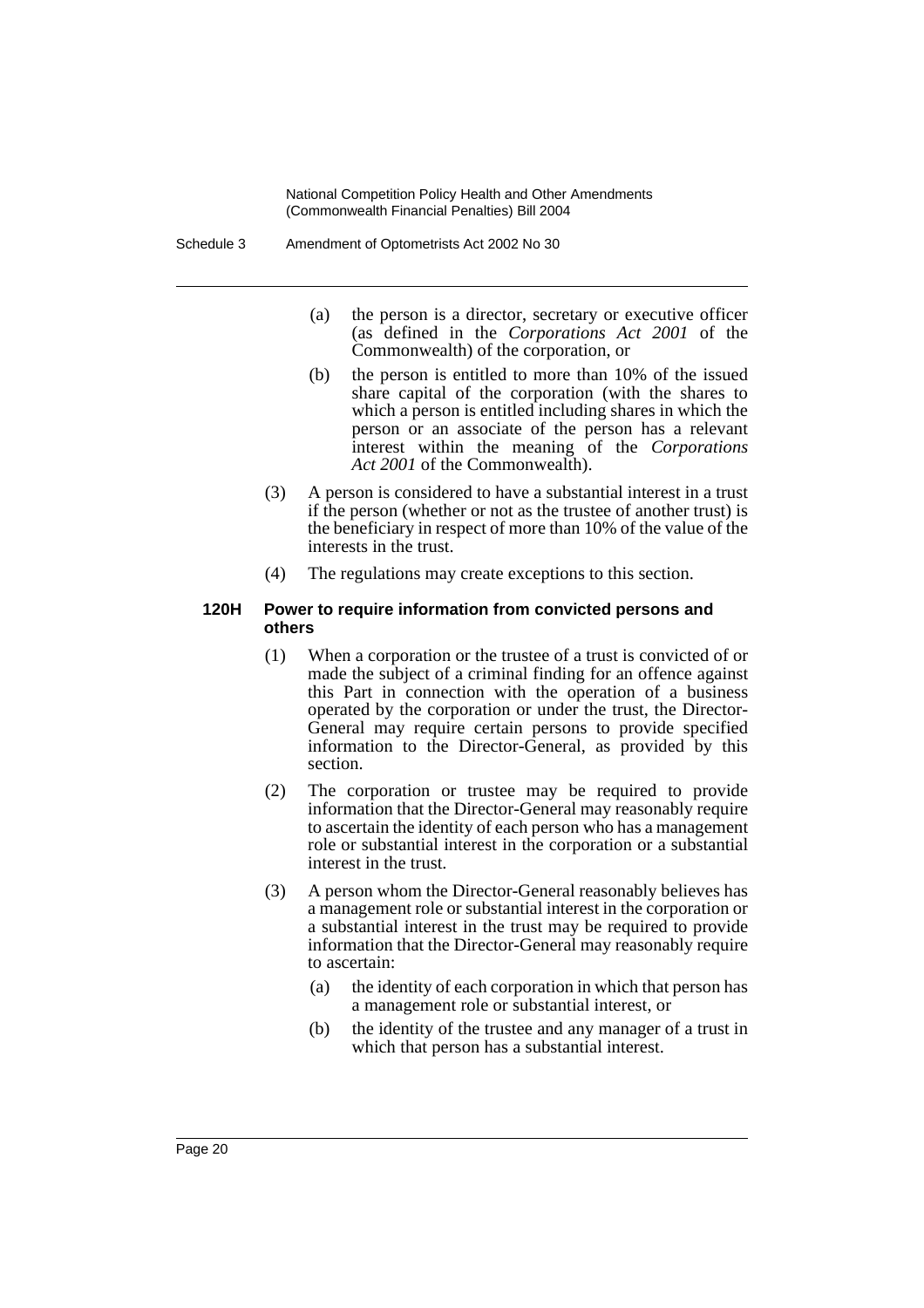Amendment of Optometrists Act 2002 No 30 Schedule 3

- (4) A requirement to provide information is to be imposed by a direction in writing served on the person, corporation or trustee concerned. The direction must specify a period of not less than 7 days as the period within which the required information must be provided.
- (5) A person who fails without reasonable excuse to comply with a requirement under this section is guilty of an offence.

Maximum penalty:

- (a) in the case of a corporation, 400 penalty units for a first offence or 800 penalty units for a second or subsequent offence, or
- (b) in any other case, 200 penalty units for a first offence or 400 penalty units for a second or subsequent offence.
- (6) A person who in purported compliance with a requirement under this section provides information that is false or misleading in a material particular is guilty of an offence unless the person satisfies the court that the person did not know and could not reasonably be expected to have known that the information was false or misleading.

Maximum penalty:

- (a) in the case of a corporation, 400 penalty units for a first offence or 800 penalty units for a second or subsequent offence, or
- (b) in any other case, 200 penalty units for a first offence or 400 penalty units for a second or subsequent offence.

## **120I Evidentiary certificate**

- (1) The Director-General may issue a certificate to the effect that a person specified in the certificate is or was prohibited under this Part from operating a business that provides optometrical services during a period specified in the certificate.
- (2) Such a certificate is evidence of the matters certified.
- (3) A certificate purporting to be a certificate issued by the Director-General under this section is presumed to have been so issued unless the contrary is established.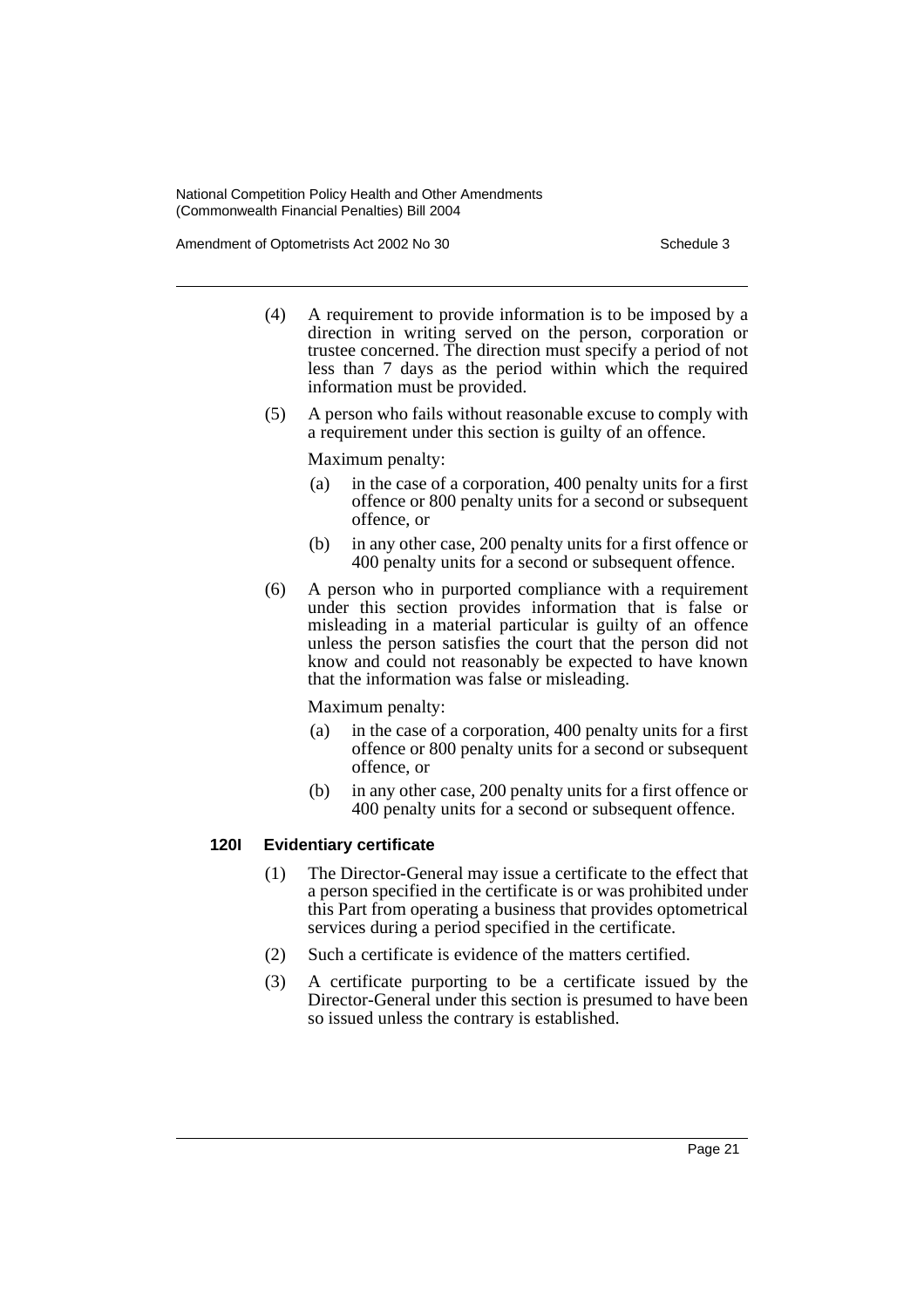Schedule 3 Amendment of Optometrists Act 2002 No 30

#### **[5] Schedule 7 Savings and transitional provisions**

Insert at the end of clause 2 (1):

*National Competition Policy Health and Other Amendments (Commonwealth Financial Penalties) Act 2004*, to the extent that it amends this Act

#### **Explanatory note**

The *Optometrists Act 2002* (the *Principal Act*) was enacted to replace the existing *Optometrists Act 1930* as a result of a National Competition Policy review of that Act. Section 23 of the Principal Act (continuing a similar restriction under the existing Act) restricts the carrying on of the business of the practice of optometry to registered optometrists, incorporated practices, existing optometry businesses, persons approved by the Minister for Health, persons carrying on the business of a deceased optometrist for a limited period and others as permitted by the regulations. **Schedule 3 [1]** removes this restriction on the practice of optometry.

**Schedule 3 [1]** also inserts a new section 23 into the Principal Act to make it clear that nothing in the Act prevents a registered optometrist from practising optometry as the director or employee of any corporation or in the course of employment by, or in association with, any body or person.

**Schedule 3 [4]** inserts a new Part 10A (sections 120A–120I) into the Principal Act. Under proposed section 120A, it will be an offence for a person who employs a registered optometrist to direct or incite the optometrist to engage in conduct in the course of professional practice that would constitute unsatisfactory professional conduct (which, under the current definition of that term in the Principal Act, includes overservicing) or professional misconduct. Under proposed section 120D, the Director-General of the Department of Health will be able to prohibit persons who have been convicted of or made the subject of a criminal finding for such an offence from operating a business that provides optometrical services. Such a prohibition has an extended operation. For example, it will prohibit the person from having a management role or substantial interest in a corporation that operates such a business or from having a substantial interest in a trust under which such a business is operated.

**Schedule 3 [2] and [3]** make amendments consequential on the amendments made by **Schedule 3 [1]**.

**Schedule 3 [5]** provides for the making of savings and transitional regulations as a consequence of the proposed amendments to the Principal Act.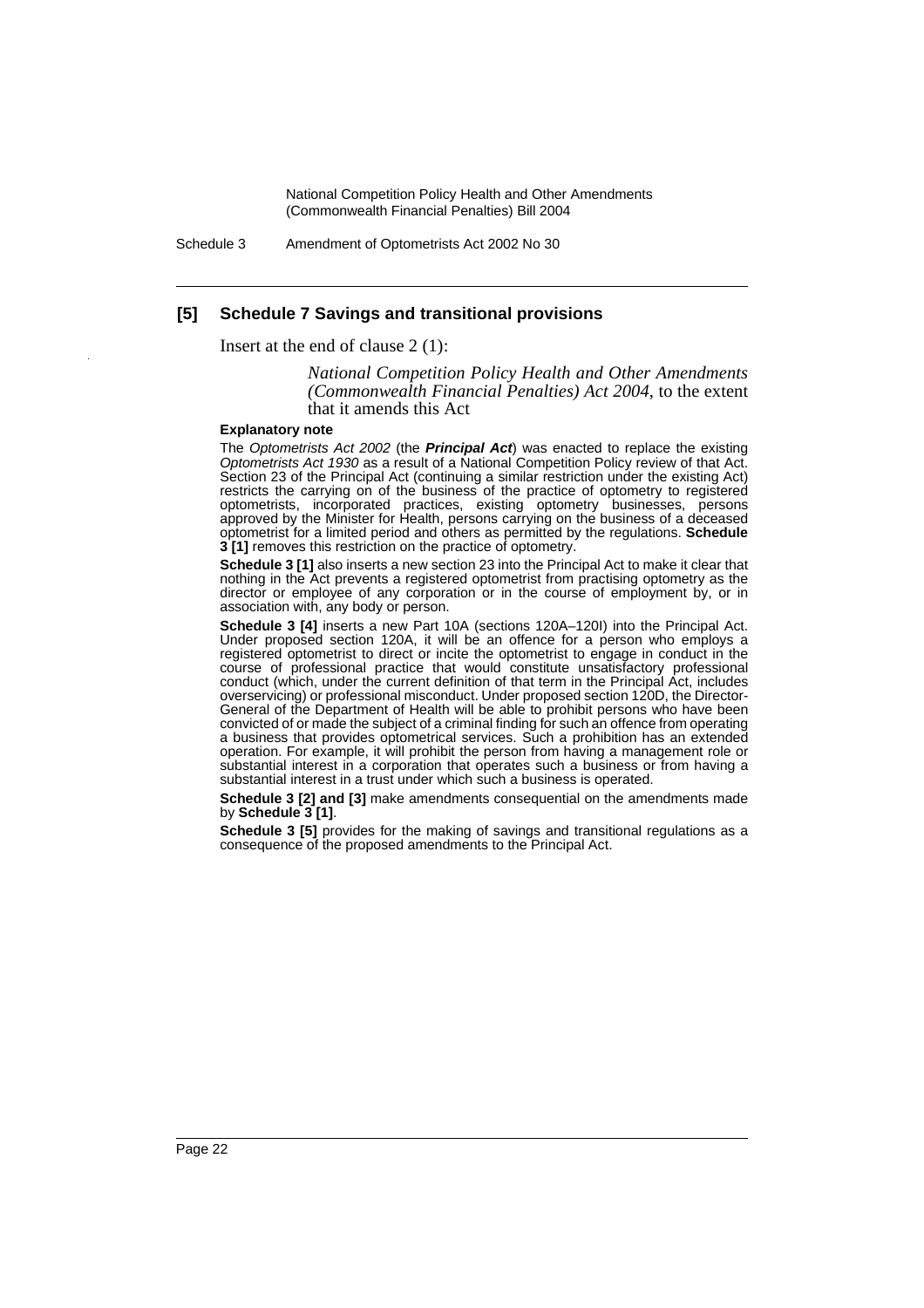Amendment of Pharmacy Act 1964 No 48 Schedule 4

# <span id="page-23-0"></span>**Schedule 4 Amendment of Pharmacy Act 1964 No 48**

(Section 3)

## **[1] Section 26 Restrictions on carrying on business of a pharmacist in pharmacies**

Omit "3" wherever occurring in section 26 (1) and (2). Insert instead "5".

### **[2] Section 27A Exemptions for certain friendly societies**

Insert after section 27A (5):

- (6) A friendly society to which subclause (1) or (2) applies must not:
	- (a) carry on the business of a pharmacist in more than 6 pharmacies, or
	- (b) have a direct or indirect pecuniary interest in the business of a pharmacist carried on in more than 6 pharmacies, or
	- (c) carry on such a business in one or more pharmacies and have such an interest in one or more pharmacies so that the total number of pharmacies involved exceeds 6.
- (7) A friendly society that contravenes subsection (6) is guilty of an offence against this Act.

#### **[3] Section 40**

Insert after section 39:

#### **40 Savings and transitional regulations**

(1) The regulations may contain provisions of a savings or transitional nature consequent on the enactment of the following Acts:

*National Competition Policy Health and Other Amendments (Commonwealth Financial Penalties) Act 2004*, to the extent that it amends this Act

- (2) Any such provision may, if the regulations so provide, take effect from the date of assent to the Act concerned or a later date.
- (3) To the extent to which any such provision takes effect from a date that is earlier than the date of its publication in the Gazette, the provision does not operate so as: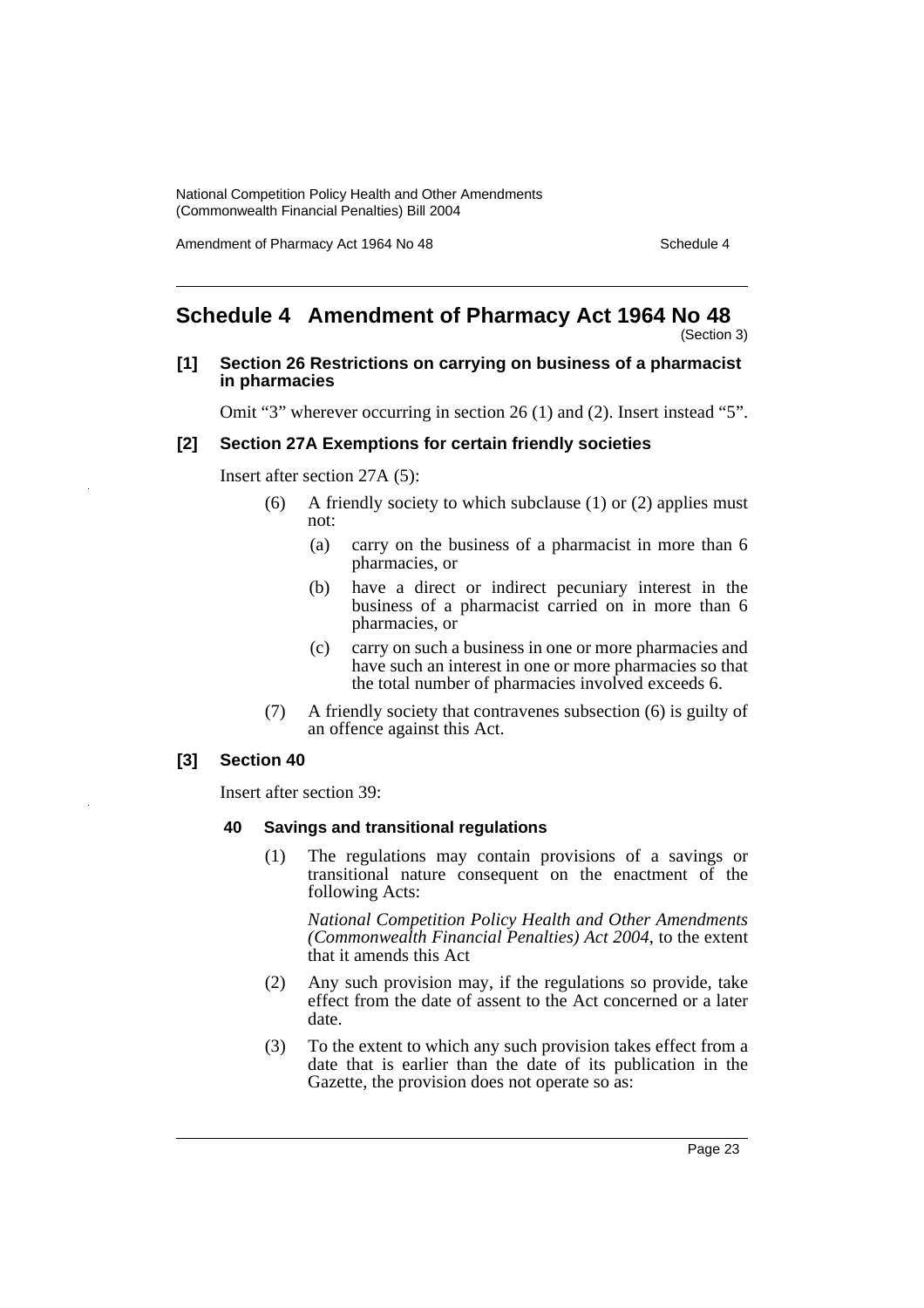Schedule 4 Amendment of Pharmacy Act 1964 No 48

- (a) to affect, in a manner prejudicial to any person (other than the State or an authority of the State), the rights of that person existing before the date of its publication, or
- (b) to impose liabilities on any person (other than the State or an authority of the State) in respect of anything done or omitted to be done before the date of its publication.

#### **Explanatory note**

**Schedule 4 [1]** amends section 26 of the *Pharmacy Act 1964* (the *Principal Act*) to increase (from 3 to 5) the number of pharmacy businesses that a pharmacist may carry on or in which the pharmacist may have a direct or indirect pecuniary interest, and the number of partnerships carrying on such a business or having such a pecuniary interest of which a pharmacist may be a member.

Section 27A of the Principal Act allows certain friendly societies to carry on pharmacy businesses. **Schedule 4 [2]** amends section 27A of the Principal Act to limit to 6 the number of pharmacy businesses that such friendly societies may carry on or in which they may have a direct or indirect pecuniary interest.

**Schedule 4 [3]** provides for the making of savings and transitional regulations as a consequence of the proposed amendments to the Principal Act.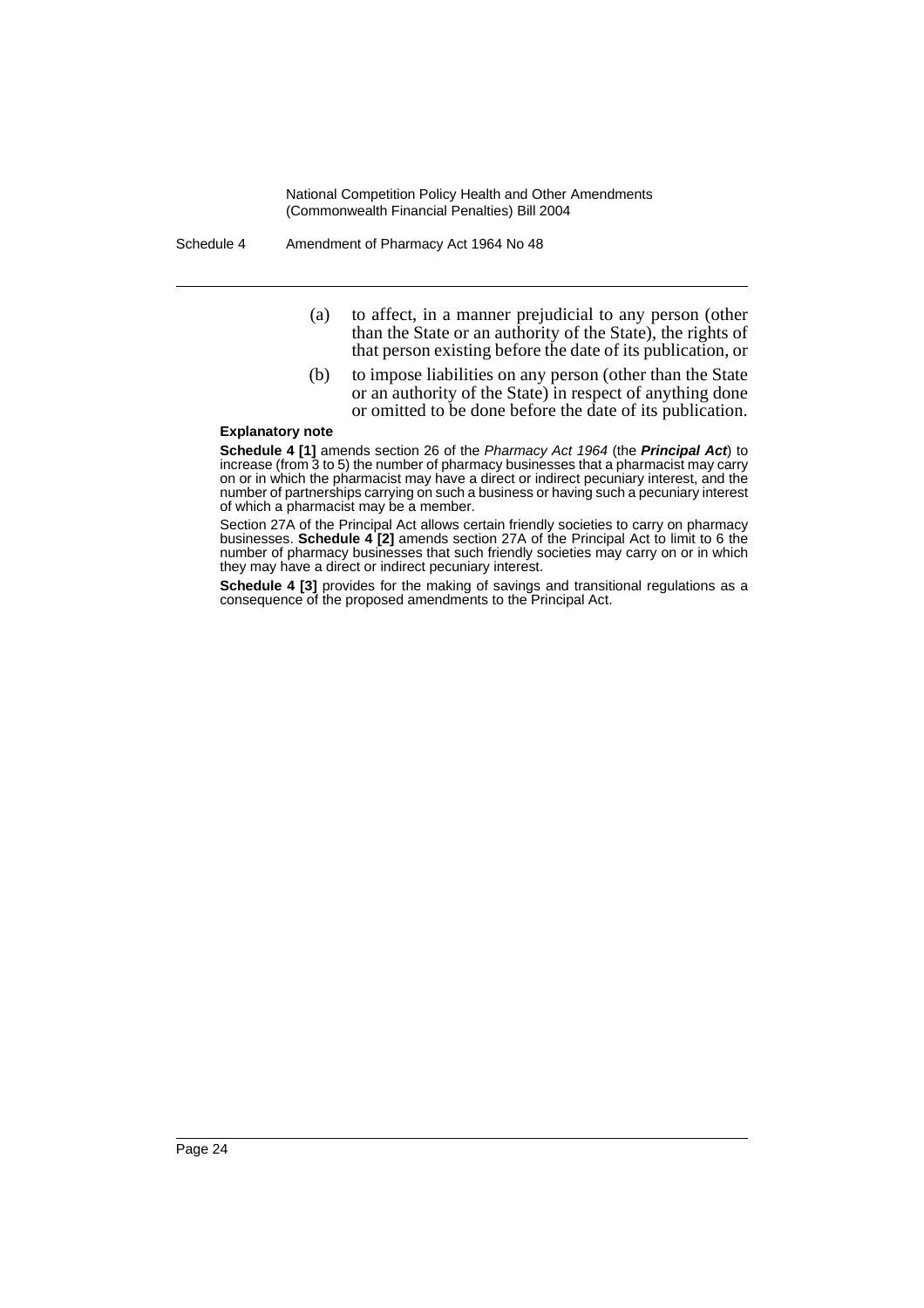Amendment of Farm Debt Mediation Act 1994 No 91 Schedule 5

# <span id="page-25-0"></span>**Schedule 5 Amendment of Farm Debt Mediation Act 1994 No 91**

(Section 3)

## **[1] Section 11 Certificate that Act does not apply to farm mortgage**

Omit section 11 (3) and the note at the end of that subsection.

### **[2] Section 29A Reviews by Administrative Decisions Tribunal**

Omit the section.

## **[3] Schedule 1 Savings and transitional provisions**

Insert at the end of clause 1 (1):

the *National Competition Policy Health and Other Amendments (Commonwealth Financial Penalties) Act 2004*, to the extent that it amends this Act

## **[4] Schedule 1, clause 8**

Insert after clause 7:

#### **8 Application of 2004 amending Act**

- (1) In this clause, *the 2004 amending Act* means the *National Competition Policy Health and Other Amendments (Commonwealth Financial Penalties) Act 2004*.
- (2) Section 11 (3) continues to apply to the farmer and the creditor under a farm mortgage in respect of which the Authority had, before the repeal of that subsection by the 2004 amending Act, failed to issue a certificate under section 11 as if that subsection had not been repealed.
- (3) An application to the Administrative Decisions Tribunal that had been made under section 29A before the repeal of that section by the 2004 amending Act is to be heard and determined, and the decision of the Administrative Decisions Tribunal on the application is to be given effect to, as if that section had not been repealed.

#### **Explanatory note**

The *Farm Debt Mediation Act 1994* prohibits the creditor under a farm debt from taking enforcement action in relation to the associated farm mortgage without first giving the farmer an opportunity to seek mediation of the matters giving rise to the creditor's right to take such action.